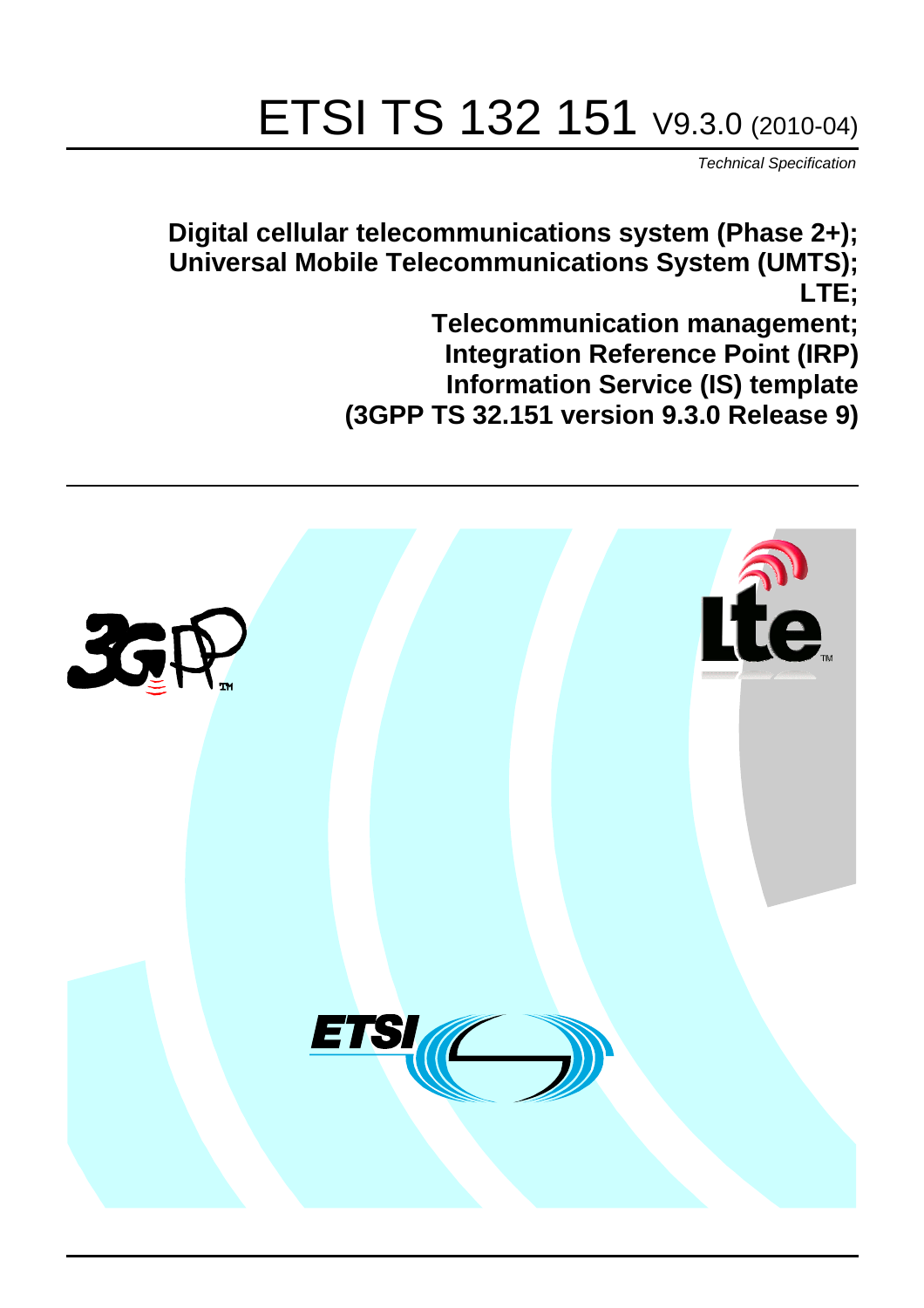Reference RTS/TSGS-0532151v930

> Keywords GSM, LTE, UMTS

#### *ETSI*

#### 650 Route des Lucioles F-06921 Sophia Antipolis Cedex - FRANCE

Tel.: +33 4 92 94 42 00 Fax: +33 4 93 65 47 16

Siret N° 348 623 562 00017 - NAF 742 C Association à but non lucratif enregistrée à la Sous-Préfecture de Grasse (06) N° 7803/88

#### *Important notice*

Individual copies of the present document can be downloaded from: [http://www.etsi.org](http://www.etsi.org/)

The present document may be made available in more than one electronic version or in print. In any case of existing or perceived difference in contents between such versions, the reference version is the Portable Document Format (PDF). In case of dispute, the reference shall be the printing on ETSI printers of the PDF version kept on a specific network drive within ETSI Secretariat.

Users of the present document should be aware that the document may be subject to revision or change of status. Information on the current status of this and other ETSI documents is available at <http://portal.etsi.org/tb/status/status.asp>

If you find errors in the present document, please send your comment to one of the following services: [http://portal.etsi.org/chaircor/ETSI\\_support.asp](http://portal.etsi.org/chaircor/ETSI_support.asp)

#### *Copyright Notification*

No part may be reproduced except as authorized by written permission. The copyright and the foregoing restriction extend to reproduction in all media.

> © European Telecommunications Standards Institute 2010. All rights reserved.

**DECT**TM, **PLUGTESTS**TM, **UMTS**TM, **TIPHON**TM, the TIPHON logo and the ETSI logo are Trade Marks of ETSI registered for the benefit of its Members.

**3GPP**TM is a Trade Mark of ETSI registered for the benefit of its Members and of the 3GPP Organizational Partners. **LTE**™ is a Trade Mark of ETSI currently being registered

for the benefit of its Members and of the 3GPP Organizational Partners.

**GSM**® and the GSM logo are Trade Marks registered and owned by the GSM Association.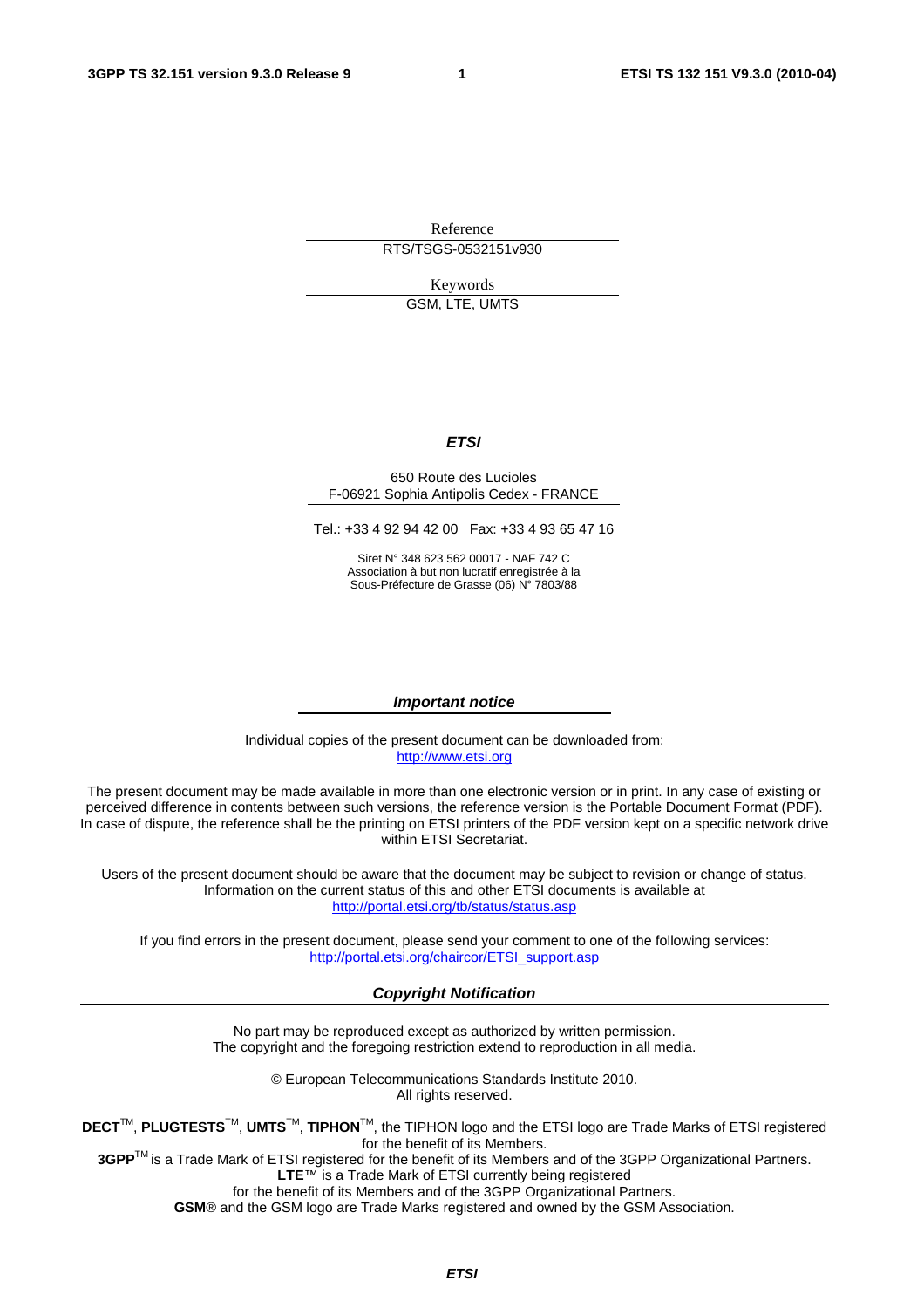# Intellectual Property Rights

IPRs essential or potentially essential to the present document may have been declared to ETSI. The information pertaining to these essential IPRs, if any, is publicly available for **ETSI members and non-members**, and can be found in ETSI SR 000 314: *"Intellectual Property Rights (IPRs); Essential, or potentially Essential, IPRs notified to ETSI in respect of ETSI standards"*, which is available from the ETSI Secretariat. Latest updates are available on the ETSI Web server ([http://webapp.etsi.org/IPR/home.asp\).](http://webapp.etsi.org/IPR/home.asp)

Pursuant to the ETSI IPR Policy, no investigation, including IPR searches, has been carried out by ETSI. No guarantee can be given as to the existence of other IPRs not referenced in ETSI SR 000 314 (or the updates on the ETSI Web server) which are, or may be, or may become, essential to the present document.

# Foreword

This Technical Specification (TS) has been produced by ETSI 3rd Generation Partnership Project (3GPP).

The present document may refer to technical specifications or reports using their 3GPP identities, UMTS identities or GSM identities. These should be interpreted as being references to the corresponding ETSI deliverables.

The cross reference between GSM, UMTS, 3GPP and ETSI identities can be found under [http://webapp.etsi.org/key/queryform.asp.](http://webapp.etsi.org/key/queryform.asp)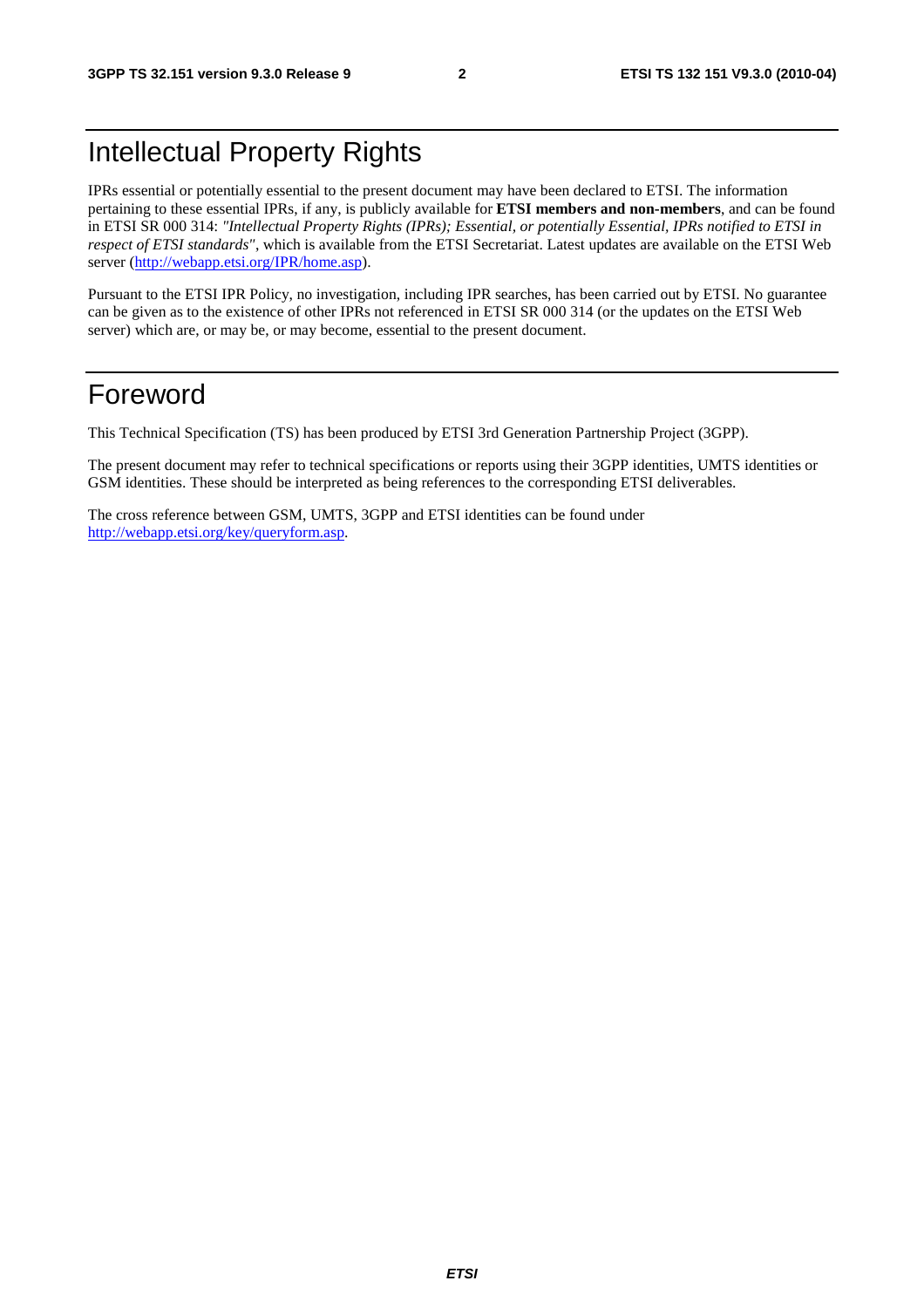#### $\mathbf{3}$

# Contents

| 1              |  |
|----------------|--|
| 2              |  |
| 3              |  |
| 3.1<br>3.2     |  |
| 4              |  |
| W <sub>1</sub> |  |
| W <sub>2</sub> |  |
| X              |  |
| X.1            |  |
| X.2            |  |
| X.2.1          |  |
| X.2.2          |  |
| X.3            |  |
| X.3.a          |  |
| X.3.a.1        |  |
| X.3.a.2        |  |
| X.3.a.b        |  |
| X.3.a.b        |  |
| X.3.a.b        |  |
| X.3.a.b        |  |
| X.4            |  |
| X.4.a          |  |
| X.4.a.1        |  |
| X.4.a.2        |  |
| X.4.a.3        |  |
| X.5            |  |
| X.5.1          |  |
| X.5.2          |  |
| X.6            |  |
| X.7            |  |
| Y              |  |
| Y.1            |  |
| Y.2            |  |
| Y.b            |  |
| Y.b.a          |  |
| Y.b.a.1        |  |
| Y.b.a.2        |  |
| Y.b.a.3        |  |
| Y.b.a.4        |  |
| Y.b.a.5        |  |
| Y.b.a.6        |  |
| Y.b.a.6.c      |  |
| Y.b.a.7        |  |
| Y.b.a          |  |
| Y.b.a.1        |  |
|                |  |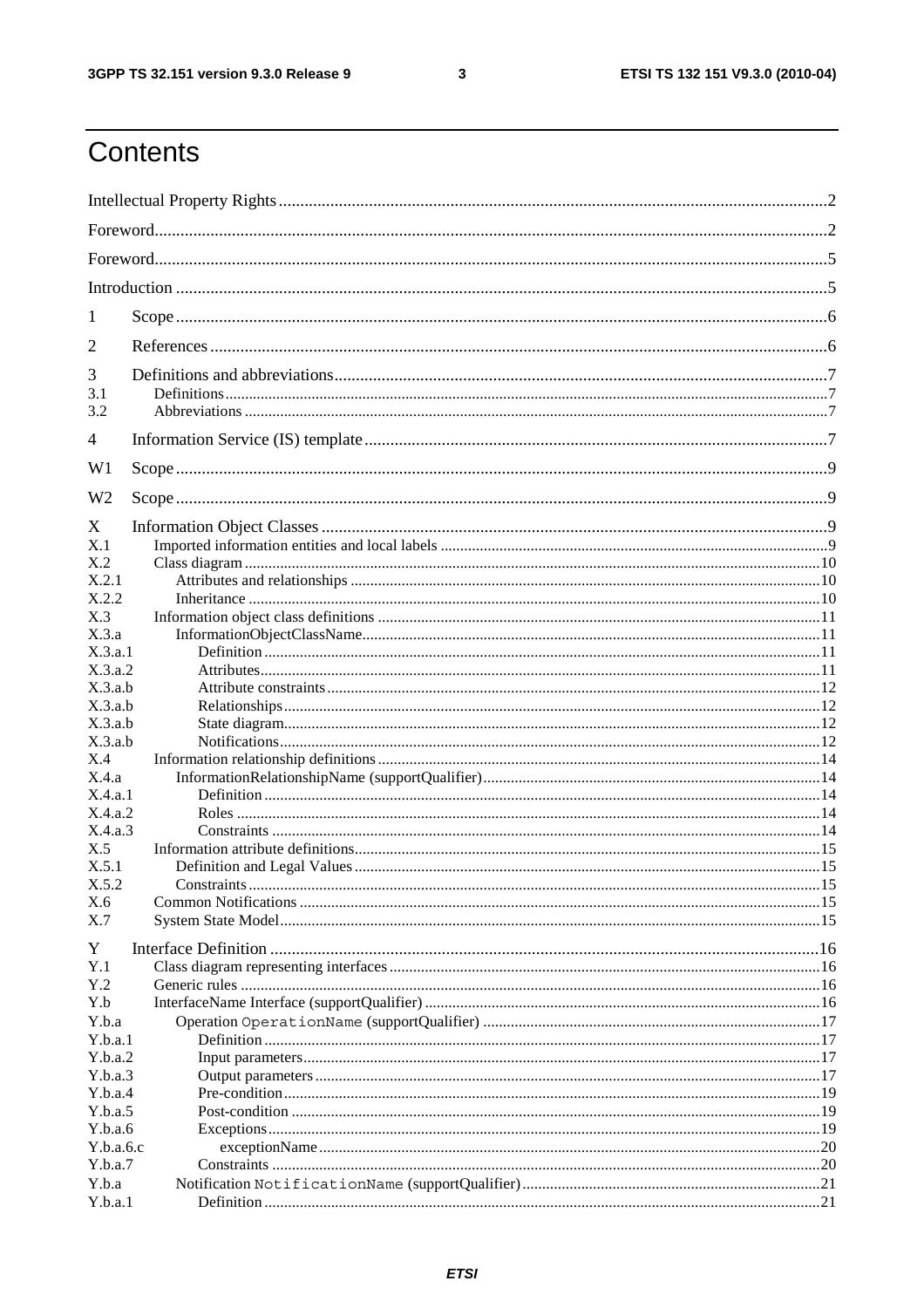$\overline{\mathbf{4}}$ 

| Y.b.a.4   |  |  |
|-----------|--|--|
| Y.b.a.3.2 |  |  |
| Y.b.a.3.1 |  |  |
| Y.b.a.3   |  |  |
| Y.b.a.2   |  |  |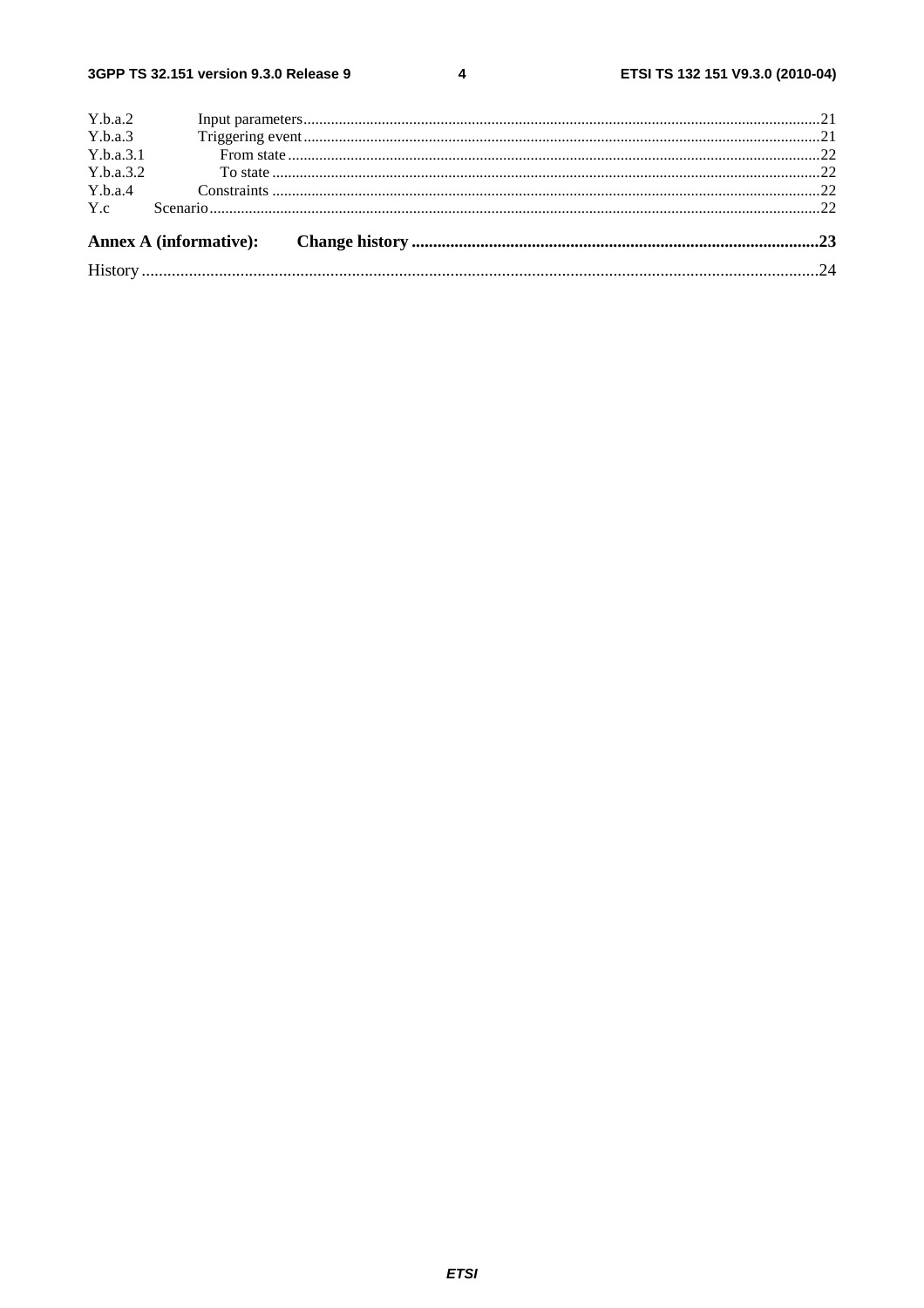# Foreword

This Technical Specification has been produced by the 3<sup>rd</sup> Generation Partnership Project (3GPP).

The contents of the present document are subject to continuing work within the TSG and may change following formal TSG approval. Should the TSG modify the contents of the present document, it will be re-released by the TSG with an identifying change of release date and an increase in version number as follows:

Version x.y.z

where:

- x the first digit:
	- 1 presented to TSG for information;
	- 2 presented to TSG for approval;
	- 3 or greater indicates TSG approved document under change control.
- y the second digit is incremented for all changes of substance, i.e. technical enhancements, corrections, updates, etc.
- z the third digit is incremented when editorial only changes have been incorporated in the document.

# Introduction

The present document is part of a TS-family covering the 3<sup>rd</sup> Generation Partnership Project; Technical Specification Group Services and System Aspects; Telecommunication management; as identified below:

| TS 32.150: | Integration Reference Point (IRP) Concept and definitions                                                 |
|------------|-----------------------------------------------------------------------------------------------------------|
| TS 32.151: | <b>Integration Reference Point (IRP) Information Service (IS) template</b>                                |
| TS 32.152: | Integration Reference Point (IRP) Information Service (IS) Unified Modelling Language<br>(UML) repertoire |
| TS 32.153  | Integration Reference Point (IRP) technology specific templates                                           |
| TS 32.154  | Backward and Forward Compatibility (BFC); Concept and definitions                                         |
| TS 32.155  | Requirements template                                                                                     |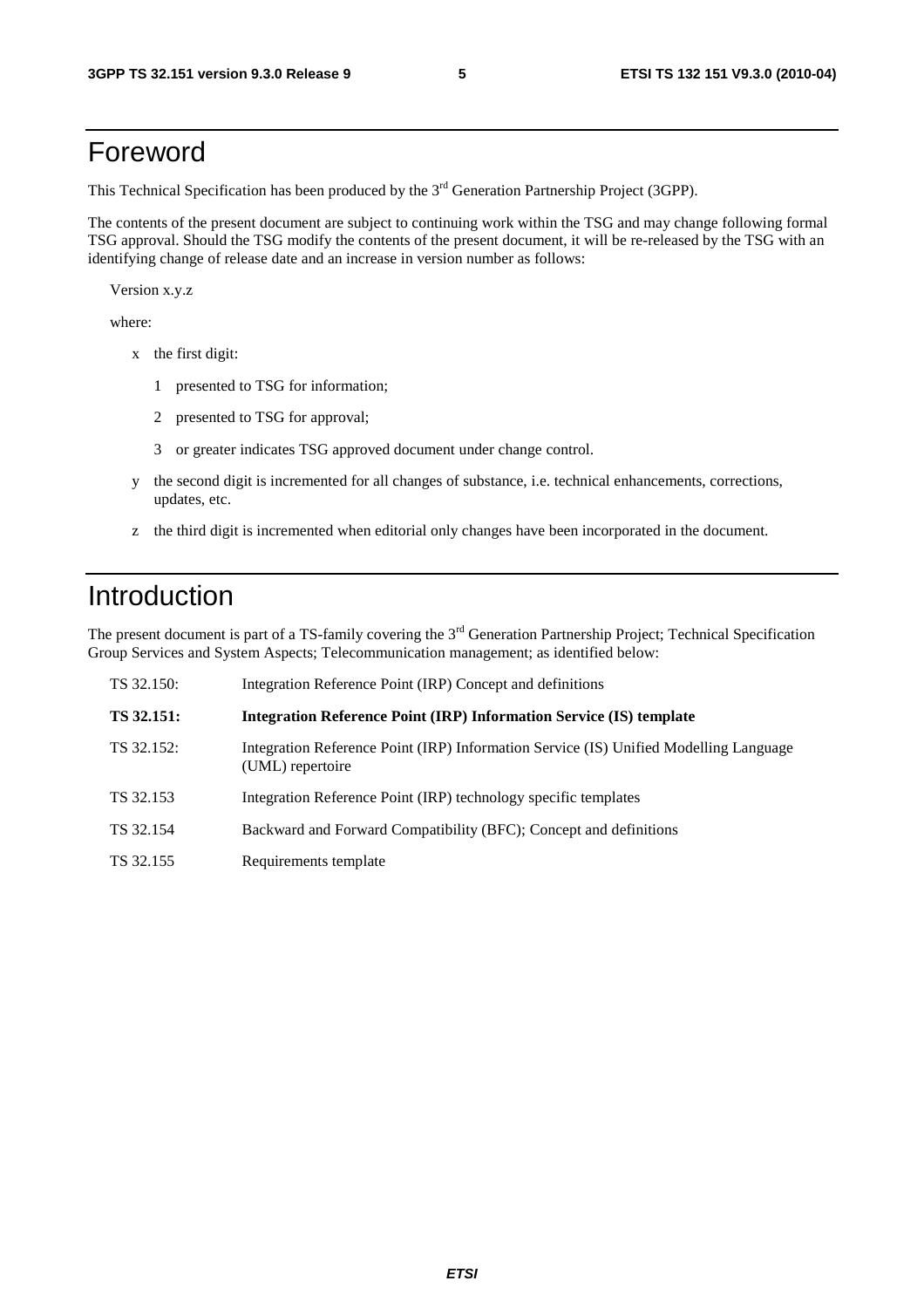### 1 Scope

The present document contains the template to be used for the production of all Integration Reference Point (IRP) Information Service (IS) specifications within the 3GPP 32-series.

# 2 References

The following documents contain provisions which, through reference in this text, constitute provisions of the present document.

- References are either specific (identified by date of publication, edition number, version number, etc.) or non-specific.
- For a specific reference, subsequent revisions do not apply.
- For a non-specific reference, the latest version applies. In the case of a reference to a 3GPP document (including a GSM document), a non-specific reference implicitly refers to the latest version of that document *in the same Release as the present document*.
- [1] 3GPP TS 32.101: "Telecommunication management; Principles and high level requirements".
- [2] 3GPP TS 32.102: "Telecommunication management; Architecture".
- [3] 3GPP TS 32.150: "Telecommunication management; Integration Reference Point (IRP) Concept and definitions".
- [4] 3GPP TS 32.152: "Telecommunication management; Integration Reference Point (IRP) Information Service (IS) Unified Modelling Language (UML) repertoire".
- [5] 3GPP TS 32.622: "Telecommunication management; Configuration Management (CM); Generic network resources Integration Reference Point (IRP): Network Resource Model (NRM)".
- [6] 3GPP TS 32.111-2: "Telecommunication management; Fault Management; Part 2: Alarm Integration Reference Point (IRP): Information Service".
- [7] 3GPP TS 32.302: "Telecommunication Management; Configuration Management (CM); Notification Integration Reference Point (IRP): Information Service (IS)".
- [8] ITU-T Recommendation M.3020 (2009): Management interface specification methodology Annex E Information type definitions – type repertoire.
- [9] 3GPP TS 32.602: "Telecommunication Management; Configuration Management (CM): Basic CM IRP: Information Service (IS)".
- [10] 3GPP TS 32.612: "Telecommunication Management; Configuration Management (CM): Bulk CM IRP: Information Service (IS)".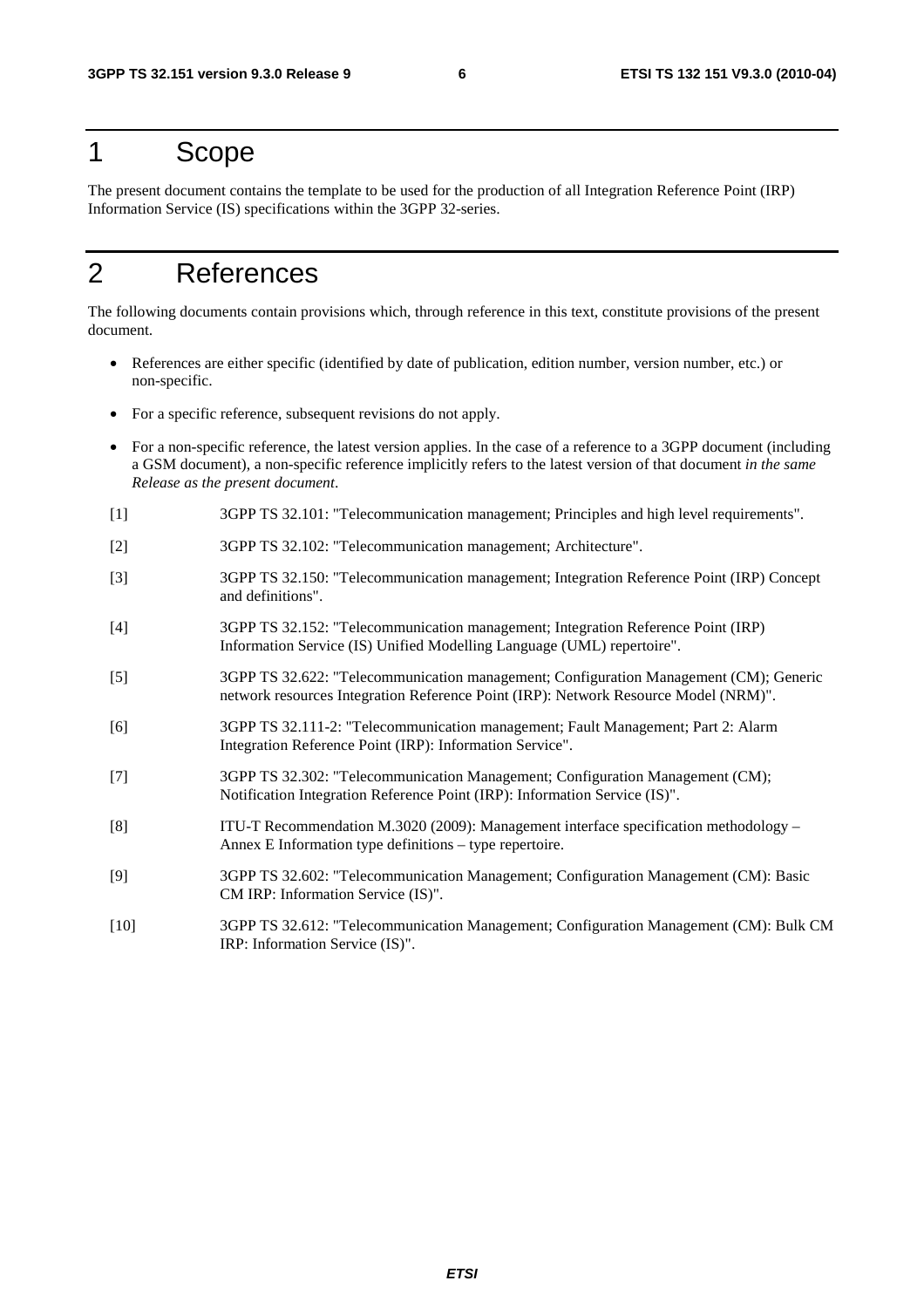# 3 Definitions and abbreviations

### 3.1 Definitions

For the purposes of the present document, the terms and definitions given in 3GPP TS 32.101 [1], 3GPP TS 32.102 [2], 3GPP TS 32.150 [3] and the following apply:

**IRPAgent:** See 3GPP TS 32.150 [3].

**IRPManager:** See 3GPP TS 32.150 [3].

### 3.2 Abbreviations

For the purposes of the present document, the abbreviations given in 3GPP TS 32.101 [1], 3GPP TS 32.102 [2], 3GPP TS 32.150 [3] and the following apply:

| <b>TOC</b> | <b>Information Object Class</b>    |
|------------|------------------------------------|
| <b>IRP</b> | <b>Integration Reference Point</b> |
| IS.        | <b>Information Service</b>         |
| OMG        | <b>Object Management Group</b>     |
| <b>UML</b> | Unified Modelling Language (OMG)   |
|            |                                    |

# 4 Information Service (IS) template

The present document contains the templates to be used for the production of all Integration Reference Point (IRP) Information Service (IS) specifications within the 3GPP 32-series.

For the introductory clause 1 (Scope) of all NRM IRP ISs, clause W1 shall be used.

For the introductory clause 1 (Scope) of all Interface IRP ISs, clause W2 shall be used.

For the introductory clauses 2 and 3 of all IRP ISs, the text shall be written conforming to the standard 3GPP TS template (i.e. not this IRP IS template).

The other clauses in this template that shall be used in the IS specifications following their introductory clauses are numbered starting with "X", which in general should correspond to clause 4 that is the beginning of the main part of the TS. However, if there is a need in a specific IS to introduce additional clauses in the body, X may correspond to a number higher than 4.

For a NRM IRP IS, only clause X shall be used.

For an Interface IRP IS, both clauses X and Y shall be used.

The IS template uses qualifiers M, O, CM, CO and C. The semantics of these qualifiers are defined in TS 32.150 [3].

The IS template uses Information Type as one characteristic to describe IOC attributes and operation/notification parameters. The valid Information Type(s) that can be used and their semantics are defined in ITU-T M.3020 Annex E [8].

Usage of fonts shall be according to the following table.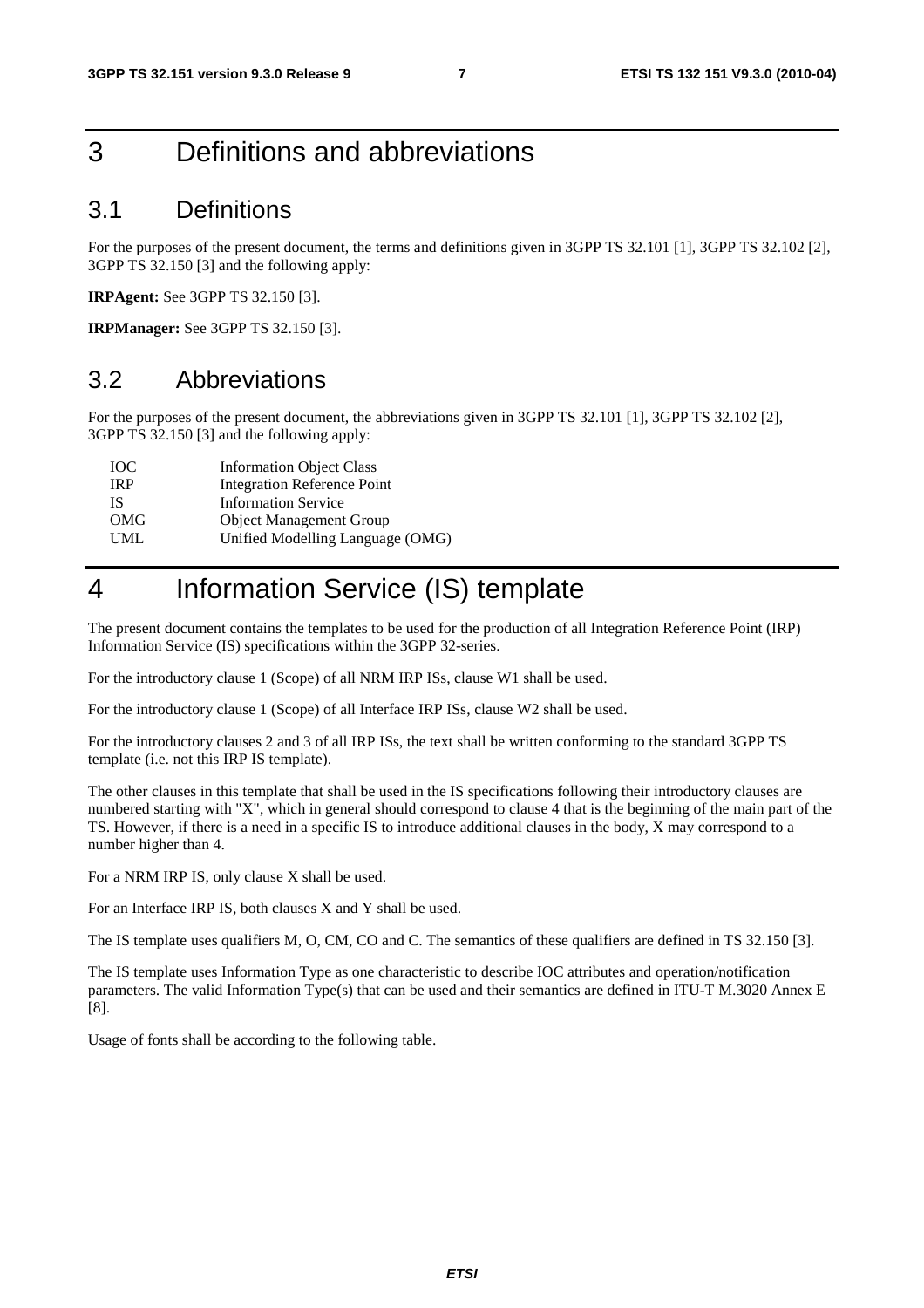| <b>Item</b>                                                 | <b>Font</b> |
|-------------------------------------------------------------|-------------|
| Class names                                                 | Courier New |
| Attribute names                                             | Courier New |
| Operation names                                             | Courier New |
| Parameter names                                             | Courier New |
| Assertion names                                             | Courier New |
| Notification names                                          | Courier New |
| <b>Exception names</b>                                      | Courier New |
| State names                                                 | Arial       |
| Matching Information                                        | Courier New |
| Information Type                                            | Courier New |
| Legal Values                                                | Courier New |
| NOTE: These font requirements do not apply to UML diagrams. |             |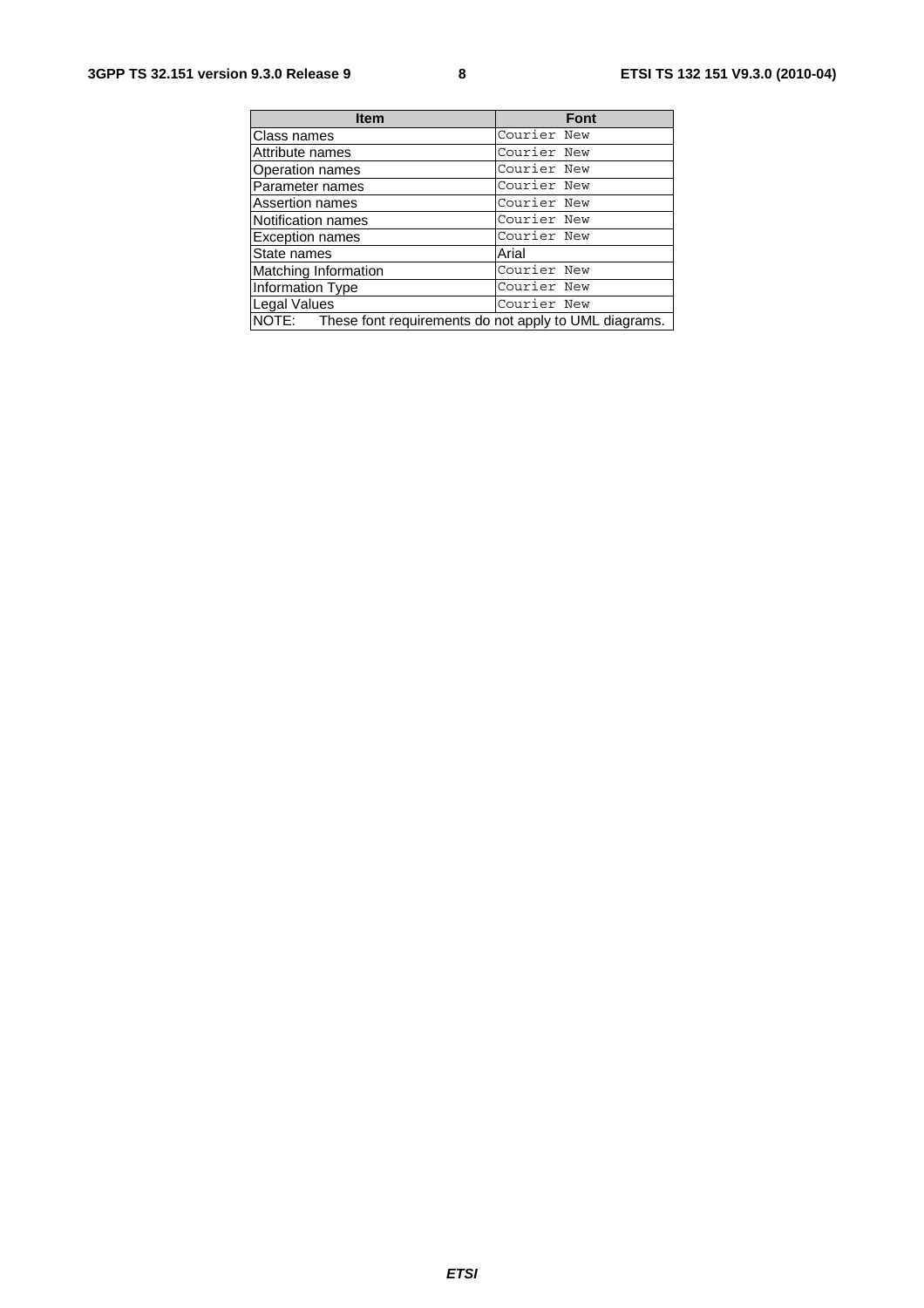# W1 Scope

'

'

*'* 

*'* 

*The following quoted text is relevant for all NRM IRP ISs. It shall be copied as the first two paragraphs of the NRM IRP IS specification. IRP IS author may add additional paragraph(s) if necessary.* 

The present document specifies the  $\langle \langle n \rangle \rangle$  (where  $\langle \langle n \rangle \rangle$  shall be substituted by the name of the NRM IRP IS *concerned such as "HNS", "E\_UTRAN", "GERAN")* network resource information that can be communicated between an IRPAgent and one or several IRPManagers for network management purposes.

This document specifies the semantics and behaviour of information object class attributes and relations visible across the reference point in a protocol and technology neutral way. It does not define their syntax and encoding.

# W2 Scope

*The following quoted text is relevant for all Interface IRP ISs. It shall be copied as the first two paragraphs of the Interface IRP IS specification. IRP IS author may add additional paragraph(s) if necessary.* 

The present document specifies the  $\langle \langle n \rangle \rangle$  (*where*  $\langle \langle n \rangle \rangle$  *shall be substituted by the name of the Interface IRP IS concerned such as 'Alarm', 'Test',' Entry Point')* management operations and notifications that can be communicated between an IRPAgent and one or several IRPManagers.

This document specifies the semantics and behaviour of operations, notifications and their parameters visible across the reference point in a protocol and technology neutral way. It does not define their syntax and encoding.

# X Information Object Classes

*This 'X' clause shall be used for NRM IRP ISs. This 'X' clause shall also be used for Interface IRP ISs.* 

*"X" represents a clause number in the actual Information Service TS.* 

### X.1 Imported information entities and local labels

*This clause identifies a list of information entities (e.g. information object class, information relationship, information attribute) that have been defined in other specifications and that are imported in the present document. This includes information entities from other specifications imported for inheritance purpose. Each element of this list is a pair (label reference, local label). The label reference contains the name of the specification where it is defined, the type of the information entity and its name. The local label of imported information entities can then be used throughout the specification instead of the label reference.* 

*This information is provided in a table. An example of such a table is given here below:* 

| ∟abel reference                                       | Local label |
|-------------------------------------------------------|-------------|
| 3GPP TS 32.622 [5], information object class, Top Top |             |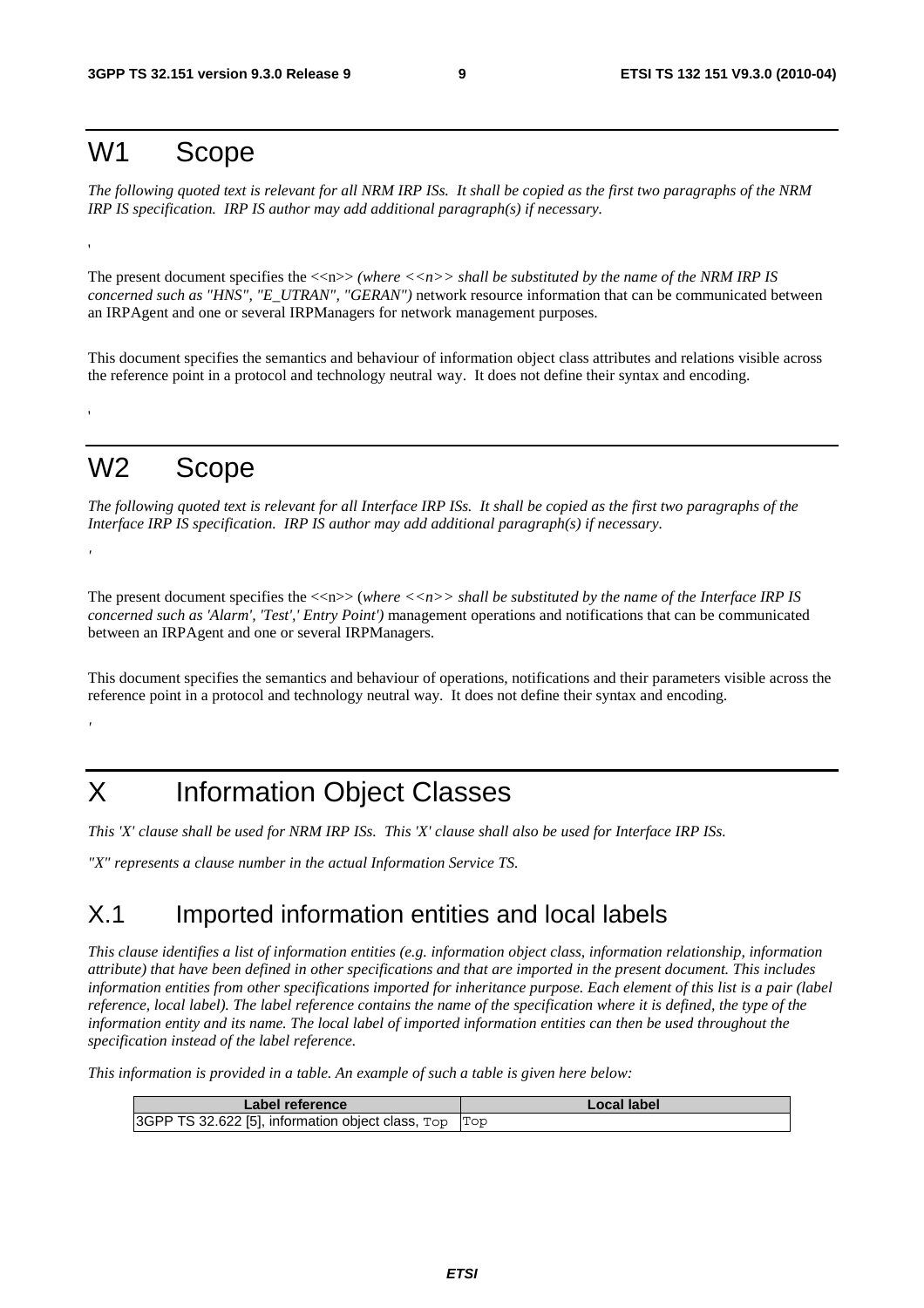# X.2 Class diagram

## X.2.1 Attributes and relationships

*This first set of diagrams represents all information object classes defined in this IS with all their relationships and all their attributes, including relationships with imported IOCs (if any). These diagrams shall contain information object class cardinalities (for associations as well as containment relationships) and may also contain association names and role names. These shall be UML compliant class diagrams (see also 3GPP TS 32.152 [*4*]).* 

*Characteristics (attributes, relationships) of imported information object classes need not to be repeated in the diagrams. Information object classes should be defined using the stereotype <<InformationObjectClass>>.* 

### X.2.2 Inheritance

*This second set of diagrams represents the inheritance hierarchy of all information object classes defined in this IS. These diagrams do not need to contain the complete inheritance hierarchy but shall at least contain the parent information object classes of all information object classes defined in the present document. By default, an information object class inherits from the information object class "top". These shall be UML compliant class diagrams.* 

*Characteristics (attributes, relationships) of imported information object classes need not to be repeated in the diagrams. Information object classes should be defined using the stereotype <<InformationObjectClass>>.* 

*NOTE: some inheritance relationships presented in clause X.2.2 can be repeated in clause X.2.1 to enhance readability.*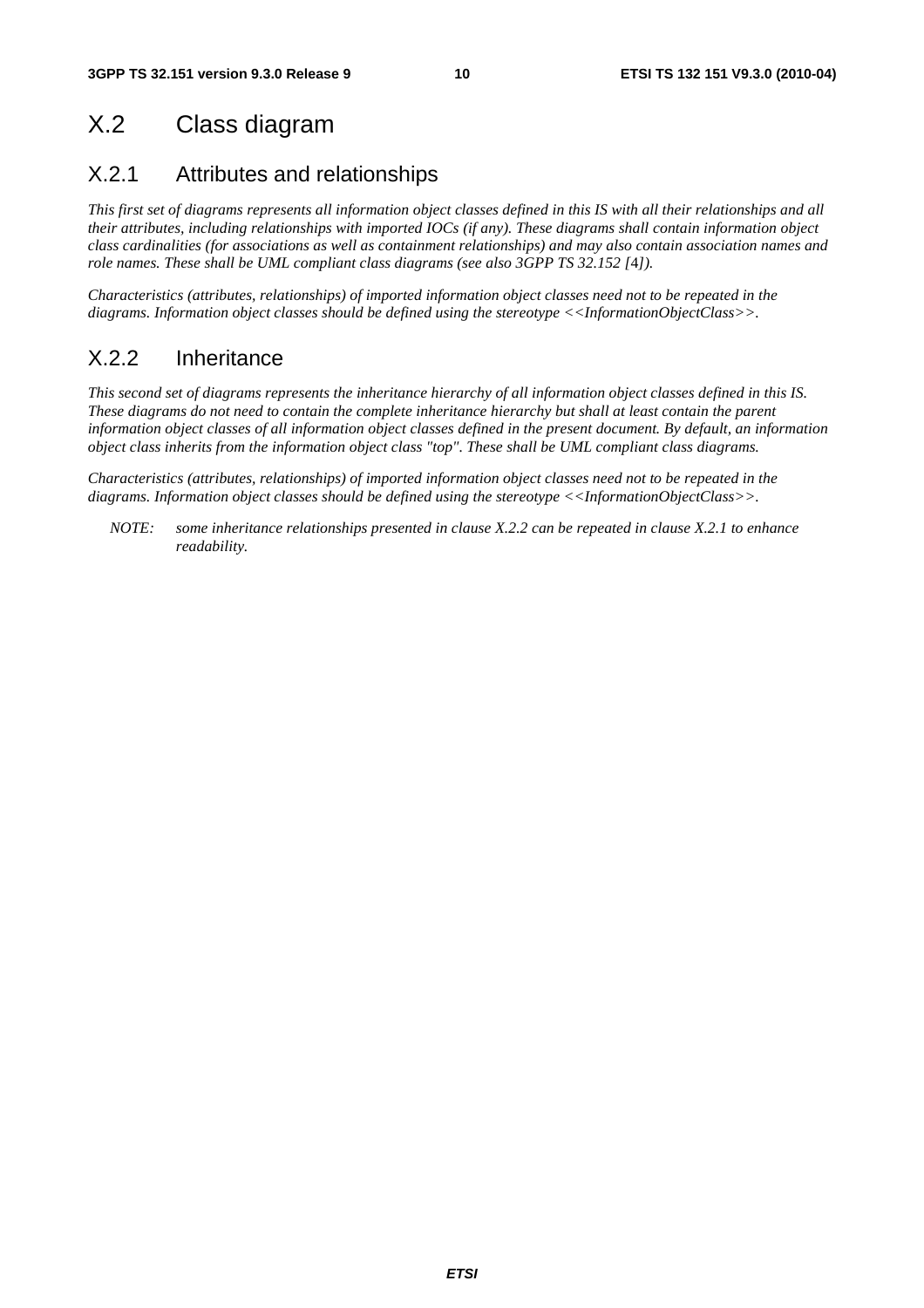# X.3 Information object class definitions

*Each information object class is defined using the following structure.* 

*Inherited items (attributes etc.) shall not be shown, as they are defined in the parent IOC(s) and thus valid for all subclasses.* 

### X.3.a InformationObjectClassName

*InformationObjectClassName is the name of the information object class.* 

*"a" represents a number, starting at 1 and increasing by 1 with each new definition of an IOC.* 

#### X.3.a.1 Definition

*The <definition> subclause is written in natural language. The <definition> subclause refers to the information object class itself. The characteristics related to the relationships that the object class can have with other object classes can't be found in the definition. The reader has to refer to relationships definition to find such kind of information. Information related to inheritance shall be precised here.* 

*For NRM IRP ISs, information on traceability back to one or more requirements supported by this IOC should also be defined here, in the following form:* 

| <b>Referenced TS</b> | <b>Requirement label</b> | Comment                |
|----------------------|--------------------------|------------------------|
| 3GPP TS 32.xyz [xy]  | REQ-SM-CON-23            | Optional clarification |
| 3GPP TS 32.xyz [xy]  | REQ-SM-FUN-11            | Optional clarification |

#### X.3.a.2 Attributes

The <attributes> subclause presents the list of attributes, which are the manageable properties of the object class. Each element is a tuple (attributeName, supportQualifier, readQualifier, writeQualifier):

- *The supportQualifier indicates whether the attribute is Mandatory (M), Optional (O), Conditional-Mandatory (CM), Conditional-Optional (CO), SS-Conditional (C) or Not supported (—).*
- *The readQualifier indicates whether the attribute shall be readable by the IRPManager. Allowed values are: Mandatory (M), Optional (O) and Not supported (—).*
- *The writeQualifier indicates whether the attribute shall be writeable by the IRPManager. Allowed values are: Mandatory (M), Optional (O) and Not supported (—).*

*The semantics of the above used qualifiers are defined in TS 32.150 [3].* 

*There is a dependency relationship between the supportQualifier, readQualifier, and writeQualifier. The supportQualifier indicates the requirements for the support of the attribute. For any given attribute, regardless of the value of the supportQualifier, at least one of the readQualifier or writeQualifier must be "M". The implication of the "O" supportQualifier is that the attribute is optional, however the read and write qualifiers indicate how the optional attribute shall be supported, should the optional attribute be supported.* 

*Private or IRPAgent Internal attributes are per definition not readable by the IRPManager. Their readQualifier is hence always "—".* 

*Private or IRPAgent Internal attributes are per definition not writable by the IRPManager. Their writeQualifier is hence always "—".* 

*The readQualifier and writeQualifier of a supported attribute, that is public, may not be both "—".* 

*The use of "—" in supportQualifier is reserved for documenting support of attributes defined by an «Archetype» IOC. Attributes with a supportQualifier of "—" are not implemented by the IOC that is realizing a subset of the attributes defined by the «Archetype». The readQualifier and writeQualifier are of no relevance in this case. However, a not supported attribute is neither readable nor writable. For this reason the readQualifier and writeQualifier shall be "—" for unsupported attributes.*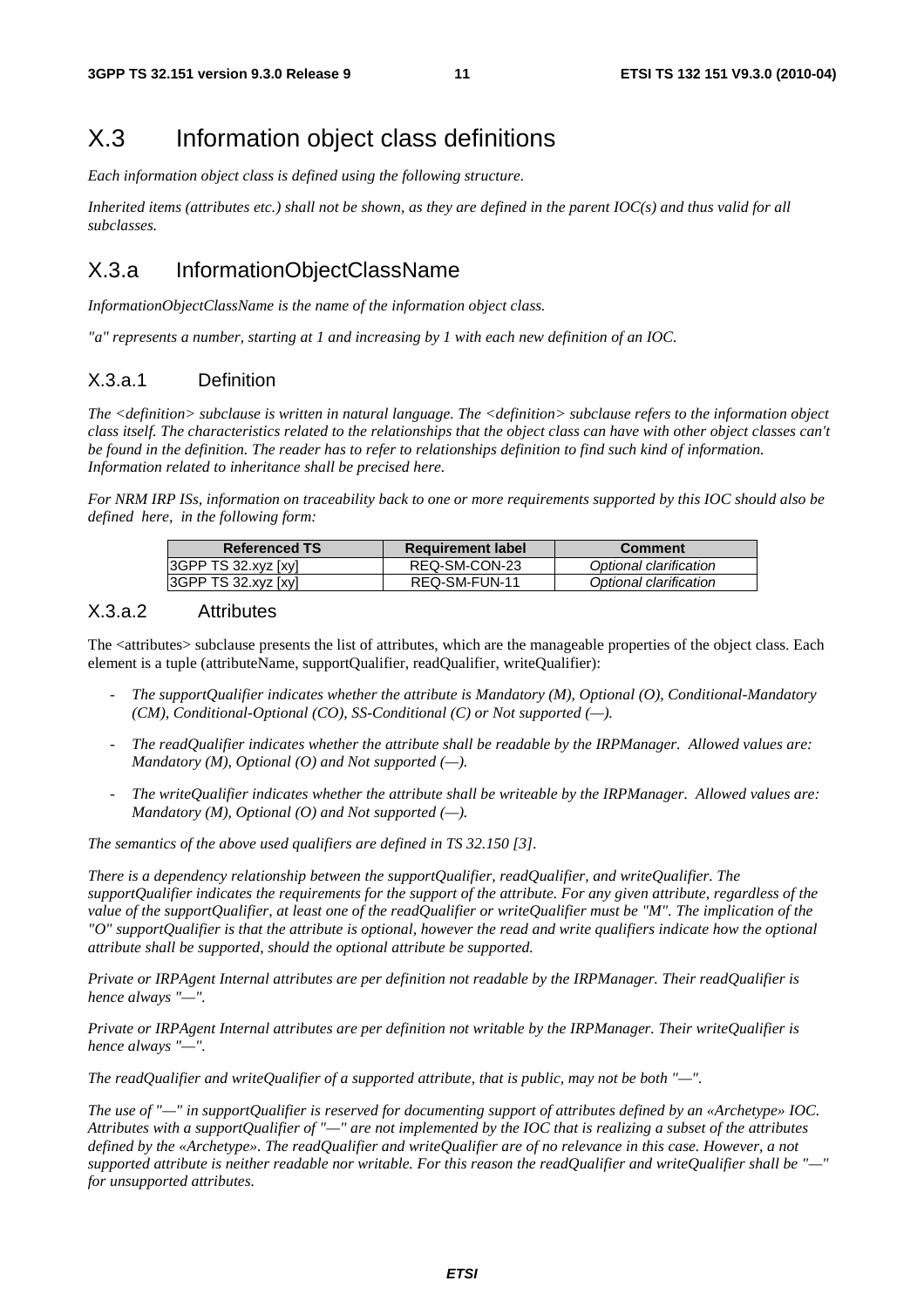*For any IOC that uses one or more attributes from an «Archetype», a separate table shall be used to indicate the supported attributes. This table is absent if no «Archetype» attributes are supported. For example, if a particular IOC has defined attributes (i.e. attributes not defined by an «Archetype») and encapsulates attributes from two «Archetype»s, then the totality of the attributes of said IOC will be contained in three separate tables.* 

*This information is provided in a table. An example of such a table is given below:*

| <b>Attribute name</b> | Support Qualifier Read Qualifier Write Qualifier |    |  |
|-----------------------|--------------------------------------------------|----|--|
| ntfSubscriptionId     |                                                  | IV |  |

*Another example, where the support qualifier is "O" is given here below:* 

| <b>Attribute name</b> | <b>Support Qualifier</b> | <b>Read Qualifier</b> | <b>Write Qualifier</b> |
|-----------------------|--------------------------|-----------------------|------------------------|
| ntfSubscriptionId     |                          | M                     |                        |

*In this example, the ntfSubscriptionId is an optional attribute. If the implementation chose to support ntfSubscriptionId, then the said implementation is required to support read and may support write.* 

*NOTE: This subclause does not need to be present when there is no attribute to define.*

#### X.3.a.b Attribute constraints

*The <attribute constraints> subclause presents constraints between attributes that are always held to be true. Those properties are always held to be true during the lifetime of the attributes and in particular don't need to be repeated in pre or post conditions of operations or notifications.* 

*"b" represents a number, consecutively following the previous existing subclause under X.3.a.* 

*NOTE: This subclause does not need to be present when there are no attribute constraints to define.* 

#### X.3.a.b Relationships

*The <relationship> subclause presents the list of relationships in which this class in involved. Each element is a relationshipName.* 

*"b" represents a number, consecutively following the previous existing subclause under X.3.a.NOTE: This subclause is optional and may be avoided since all relationships are represented in the class diagram in clause X.2.1.* 

#### X.3.a.b State diagram

*The <state diagram> subclause contains state diagrams. A state diagram of an information object class defines permitted states of this information object class and the transitions between those states. A state is expressed in terms of individual attribute values or a combination of attribute values or involvement in relationships of the information object class being defined. This shall be a UML compliant state diagram.* 

*"b" represents a number, consecutively following the previous existing subclause under X.3.a.NOTE: This subclause does not need to be present when there is no state diagram to define.* 

#### X.3.a.b Notifications

*"b" represents a number, consecutively following the previous existing subclause under X.3.a.* 

*The < Notifications> subclause, for this IOC, presents:* 

- *a) optionally, a reference to the common notifications defined in subclause X.6 as valid for this IOC, and*
- *b) optionally, a list of notifications that shall be excluded from the list of common notifications (defined in subclause X.6) for this IOC (note: inherited notifications from the parent IOC(s) can not be excluded), and*
- *c) optionally, a list of notifications applicable to this IOC, and which may or may not be defined in the common notifications in subclause X.6.*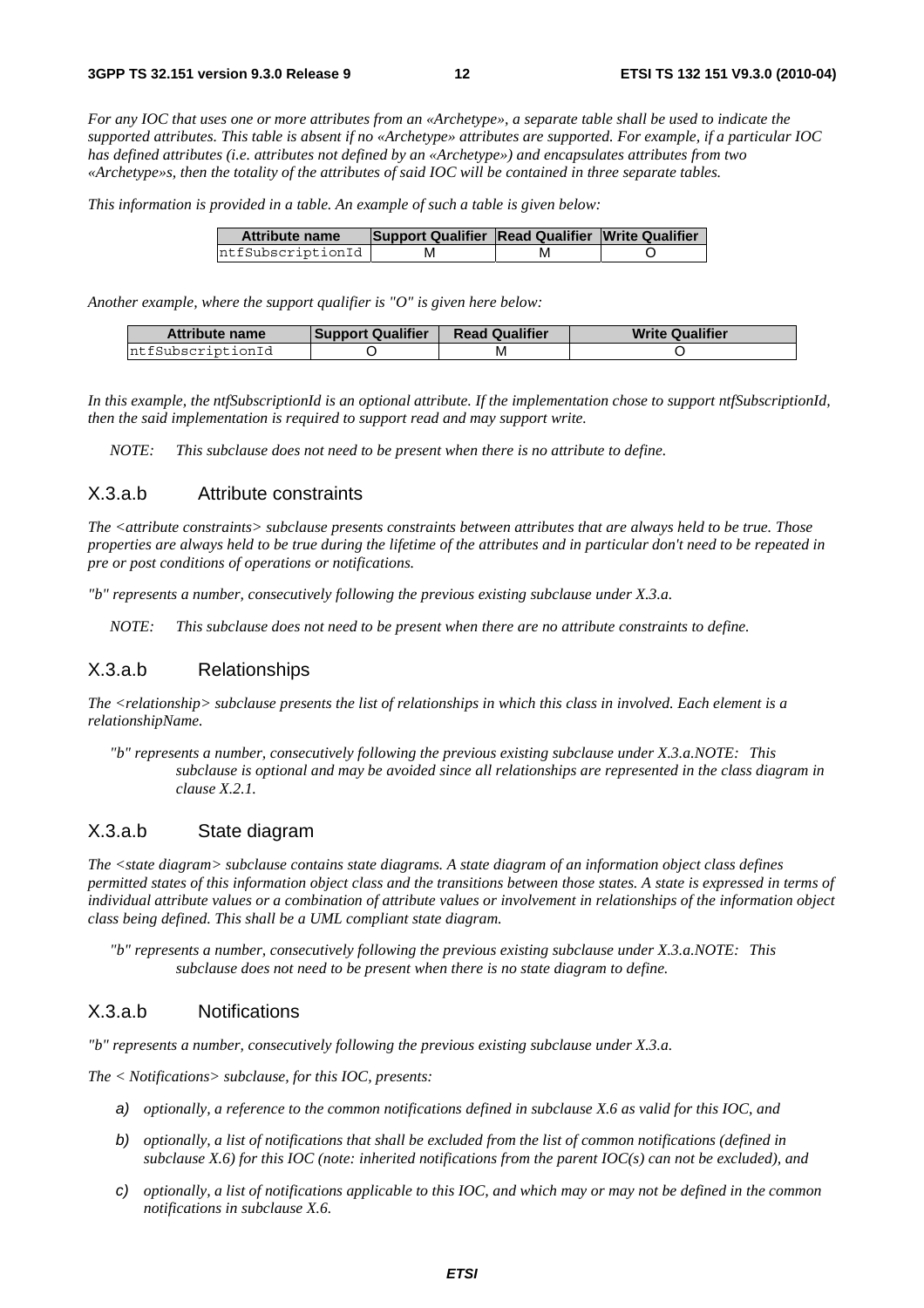*The notifications identified in this subclause are notifications that can be emitted across the Itf-N, where the "object class" and "object instance" parameters of the notification header (see note 2) of these notifications identifies an instance of the IOC defined by the encapsulating subclause (i.e. clause X.3.a).* 

*The notifications identified in this subclause, may originate from implementation object(s) whose identifier is mapped in the implementation, to the object instance identifier used over the Itf-N. Hence the presence of notifications in this clause (i.e. clause X.3.a.6) does not imply nor identify those notifications as being originated from an instance of the IOC defined by the encapsulating subclause (i.e. clause X.3.a).* 

*The information related to option c) above is provided in a table. An example of such a table is given below:* 

| Name                                           | <br><b>STATISTICS</b><br>lifiei<br><b>COMPANY</b> | <b>Notes</b>                                           |
|------------------------------------------------|---------------------------------------------------|--------------------------------------------------------|
| /CMSvnchronizationRecon<br>notify(<br>ommended |                                                   | $\cdots$<br>notification.<br>$\sqrt{2}$<br>nbie<br>8di |

*NOTE 1: This subclause and table can be absent.* 

- *NOTE 2: The notification header is defined in the notification IRP Information service TS 32.302 [7].*
- *NOTE 3: The qualifier of a notification, specified in Notification Table, indicates if such notification can carry the instance DN in the notification. The qualifier of a notification, specified in an Interface IRP, indicates the Interface IRP support level regarding the emission of the subject notification.*

*An IRPManager can receive notification-XYZ that carries DN of class-ABC instance if and only if:* 

- *a) The class-ABC Notification Table defines the notification-XYZ and*
- *b) The class-ABC instance implementation supports this notification-XYZ and*
- *c) An Interface IRP defines the notification-XYZ and*
- *d) The Interface IRP implementation supports this notification-XYZ.*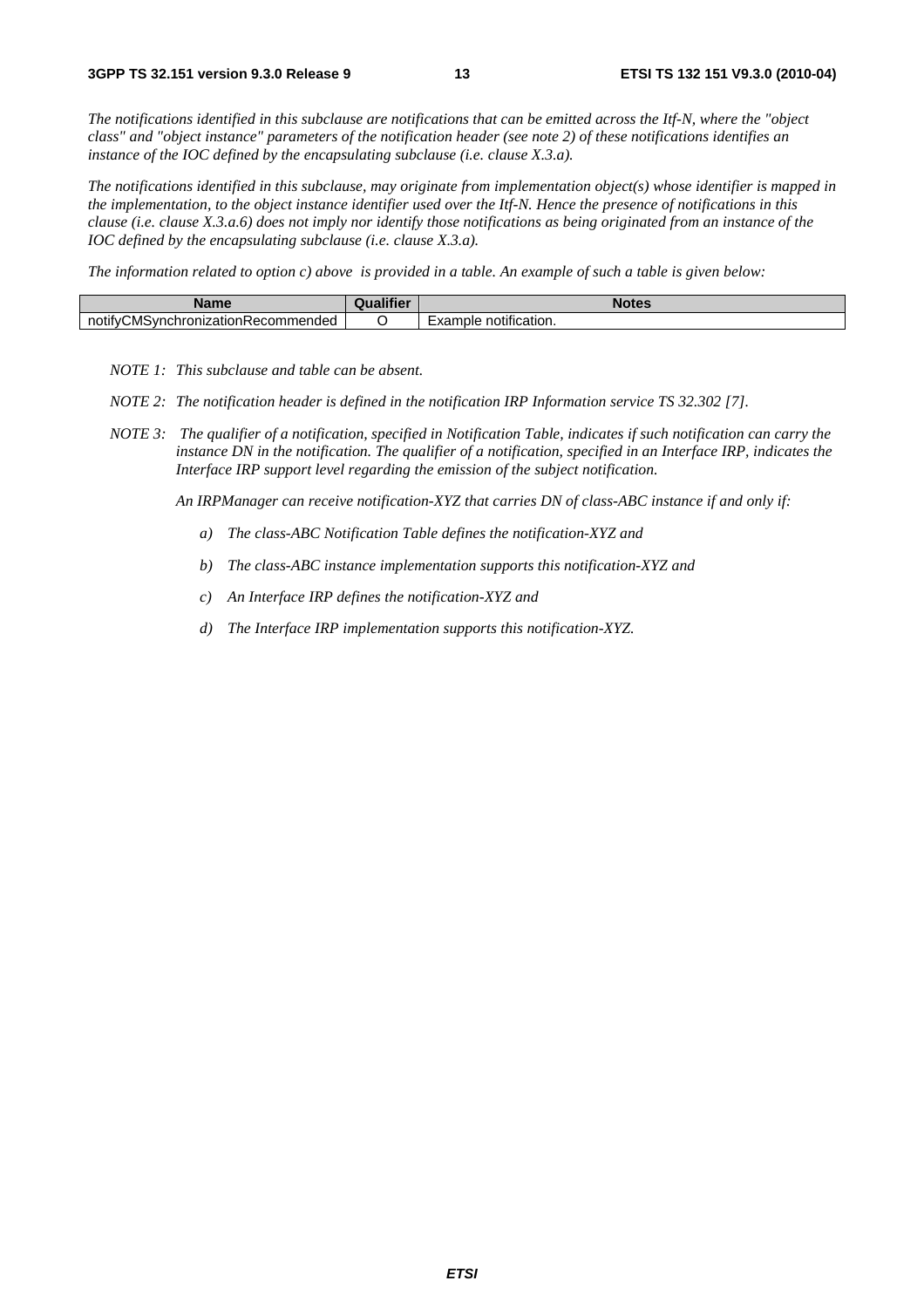### X.4 Information relationship definitions

*Each information relationship is defined using the following structure.* 

*Inherited relationships shall not be shown, as they are defined by the parent IOC(s) and thus valid for all subclasses.* 

### X.4.a InformationRelationshipName (supportQualifier)

*InformationRelationshipName is the name of the information relationship followed by a qualifier indicating whether the relationship is Mandatory (M), Optional (O), Conditional-Mandatory (CM), Conditional-Optional (CO), or SS-Conditional (C).* 

*"a" represents a number, starting at 1 and increasing by 1 with each new definition of an information relationship.* 

#### X.4.a.1 Definition

*The <definition> subclause is written in natural language.* 

#### X.4.a.2 Roles

*The <roles> subclause identifies the roles played in the relationship by object classes. Each element is a pair (roleName, roleDefinition).* 

*This information is provided in a table. An example of such a table is given here below:* 

| <b>Name</b>             | .<br>.<br>:lor                                                         |
|-------------------------|------------------------------------------------------------------------|
| ⊥sS'<br>-pedBv<br>ıpscr | l his<br>role<br>subscribed.<br>represents<br>the<br>one<br>has<br>who |

#### X.4.a.3 Constraints

*The <constraints> subclause contains the list of properties specifying the semantic invariants that must be preserved on the relationship. Each element is a pair (propertyName, propertyDefinition). Those properties are always held to be true during the lifetime of the relationship and don't need to be repeated in pre or post conditions of operations or notifications.* 

*This information is provided in a table. An example of such a table is given here below:* 

| <b>Name</b>        | <b>Definition</b>                                                                                         |
|--------------------|-----------------------------------------------------------------------------------------------------------|
|                    | inv_notificationCat  The notification categories contained in the ntfNotificationCategorySet attribute of |
| egoriesAllDistinct | NtfSubscription playing the role theNtfSubscription are all distinct from each other.                     |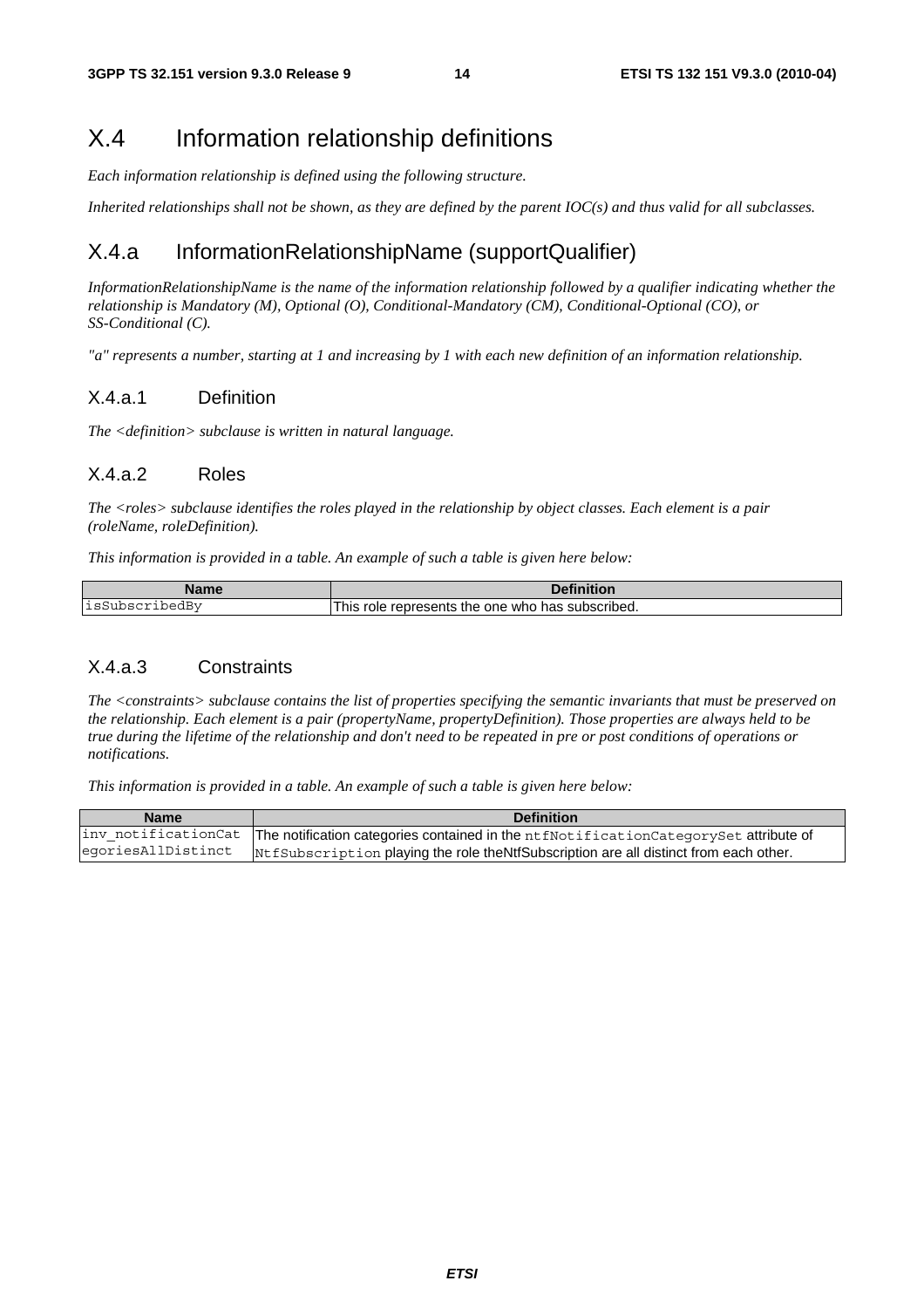## X.5 Information attribute definitions

*Each information attribute is defined using the following structure.* 

*Inherited attributes shall not be shown, as they are defined in the parent IOC(s) and thus valid for all subclasses.* 

### X.5.1 Definition and Legal Values

*This subclause contains for each attribute being defined its Attribute Name, its Definition written in natural language, its Information Type (see [8]) and an optional list of Legal Values supported by the attribute.* 

*In the case where the Legal Values can be enumerated, each element is a pair (Legal Value Name, Legal Value Semantics), unless a Legal Value Semantics applies to several values in which case the Semantics is provided only once. When the Legal Values cannot be enumerated, the list of Legal Values is defined by a single definition.* 

*This information is provided in a table. An example of such a table is given here below:* 

| <b>Attribute Name</b> | <b>Definition</b>                                                   | <b>Information Type / Legal Values</b> |
|-----------------------|---------------------------------------------------------------------|----------------------------------------|
| ntfSubscriptionId     | It identifies uniquely a                                            | INTEGER                                |
|                       | <b>subscription</b>                                                 |                                        |
|                       | ntfSusbcriptionState  t indicates the activation state ENUMERATED / |                                        |
|                       | of a subscription                                                   |                                        |
|                       |                                                                     | "suspended": the                       |
|                       |                                                                     | subscription is suspended.             |
|                       |                                                                     | "notSuspended": the                    |
|                       |                                                                     | subscription is active.                |

#### X.5.2 Constraints

*The <constraints> subclause indicates whether there are any constraints affecting attributes. Each constraint is defined by a pair (propertyName, propertyDefinition). PropertyDefinitions are expressed in natural language.* 

*An example is given here below:* 

| Name | <b>Definition</b>                                                                  |
|------|------------------------------------------------------------------------------------|
|      | inv TimerConstraints   The ntfTimeTickTimer is lower than or equal to ntfTimeTick. |

# X.6 Common Notifications

*This <Common Notifications> subclause presents a list of notifications that can be referred to by any IOC defined by this IRP specification. These notifications are only applicable to IOCs referring to this subclause in subclause 'X.3.a.6'. This information is provided in a table. An example of such a table is given below:* 

| <b>Name</b>                | Qualifier | <b>Notes</b>                |
|----------------------------|-----------|-----------------------------|
| notifyAttributeValueChange |           | Example common notification |
| notifyObjectCreation       |           | Example                     |
| notifyObjectDeletion       |           | Example                     |

*NOTE: This clause does not need to be present when there are no common notifications.* 

# X.7 System State Model

*Some configurations of information are special or complex enough to justify the usage of a state diagram to clarify them. A state diagram in this clause defines permitted states of the system and the transitions between those states. A state is expressed in terms of a combination of attribute values constraints or involvement in relationships of one or more information object classes.*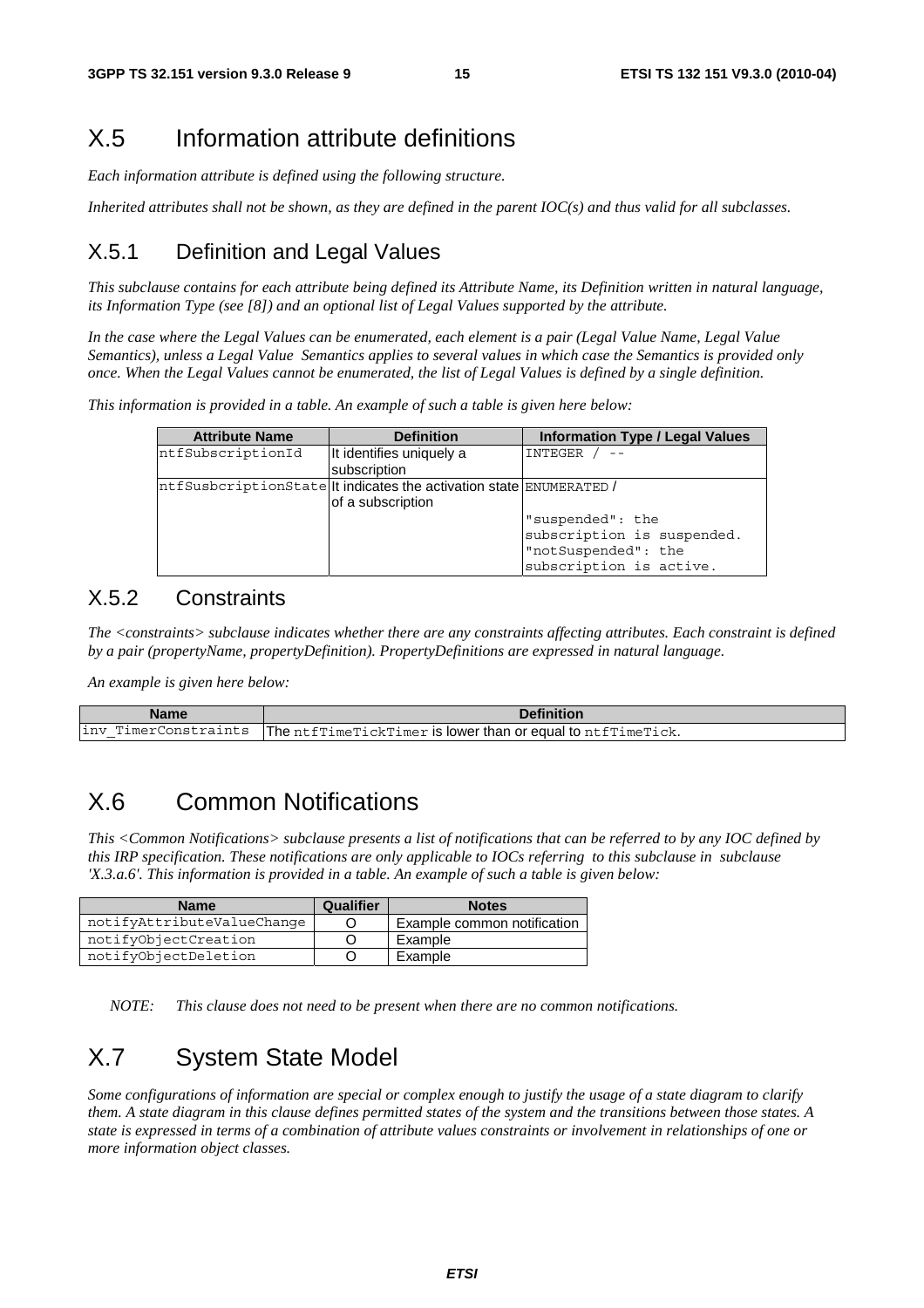# Y Interface Definition

*This 'Y' clause shall be used for Interface IRP ISs.* 

*"Y" represents a number, immediately following "X".* 

# Y.1 Class diagram representing interfaces

*Each interface is defined in the diagram. This shall be a UML compliant class diagram (see also 3GPP TS 32.152 [*4*]).* 

*Interfaces are defined using a stereotype <<Interface>>. Each interface contains a set of either operations or notifications which are mandatory or either a single operation or a single notification which is optional. The support of an interface by an information object class is represented by a relationship between the 2 entities with a cardinality (1..1) if all the operations or notifications contained in the interface are mandatory, and (0..1) if the operation or notification contained in the interface is optional. On the class diagram, each operation and notification in an interface shall be qualified as "public" by the addition of a symbol "+" before each operation and notification.* 

# Y.2 Generic rules

*The following rules are relevant for all ISs. They shall simply be copied as part of the specification.* 

*Rule 1: each operation with at least one input parameter supports a pre-condition valid\_input\_parameter which indicates that all input parameters shall be valid with regards to their information type. Additionally, each such operation supports an exception operation\_failed\_invalid\_input\_parameter which is raised when pre-condition valid\_input\_parameter is false. The exception has the same entry and exit state.* 

*Rule 2: Each operation with at least one optional input parameter supports a set of pre-conditions supported\_optional\_input\_parameter\_yyy where "yyy" is the name of the optional input parameter and the pre-condition indicates that the operation supports the named optional input parameter. Additionally, each such operation supports an exception operation\_failed\_unsupported\_optional\_input\_parameter\_yyy which is raised when (a) the pre-condition supported\_optional\_input\_parameter\_yyy is false and (b) the named optional input parameter is carrying information. The exception has the same entry and exit state.* 

*Rule 3: each operation shall support a generic exception operation\_failed\_internal\_problem which is raised when an internal problem occurs and that the operation cannot be completed. The exception has the same entry and exit state.* 

# Y.b InterfaceName Interface (supportQualifier)

*InterfaceName is the name of the interface followed by a qualifier indicating whether the interface is Mandatory (M), Optional (O), Conditional-Mandatory (CM), Conditional-Optional (CO), or SS-Conditional (C).* 

*"b" represents a number, starting at 3 and increasing by 1 with each new definition of an interface.* 

*Each interface is defined by its name and by a sequence of operations or notifications.* 

*Interfaces related to operations shall be listed before the interfaces related to notifications.* 

*If the interface is related to operation(s), the following Y.b.a* "Operation OperationName (supportQualifier)" *shall be applied.* 

*If the interface is related to notification(s), the next Y.b.a "*Notification NotificationName (supportQualifier)" *below shall be applied.*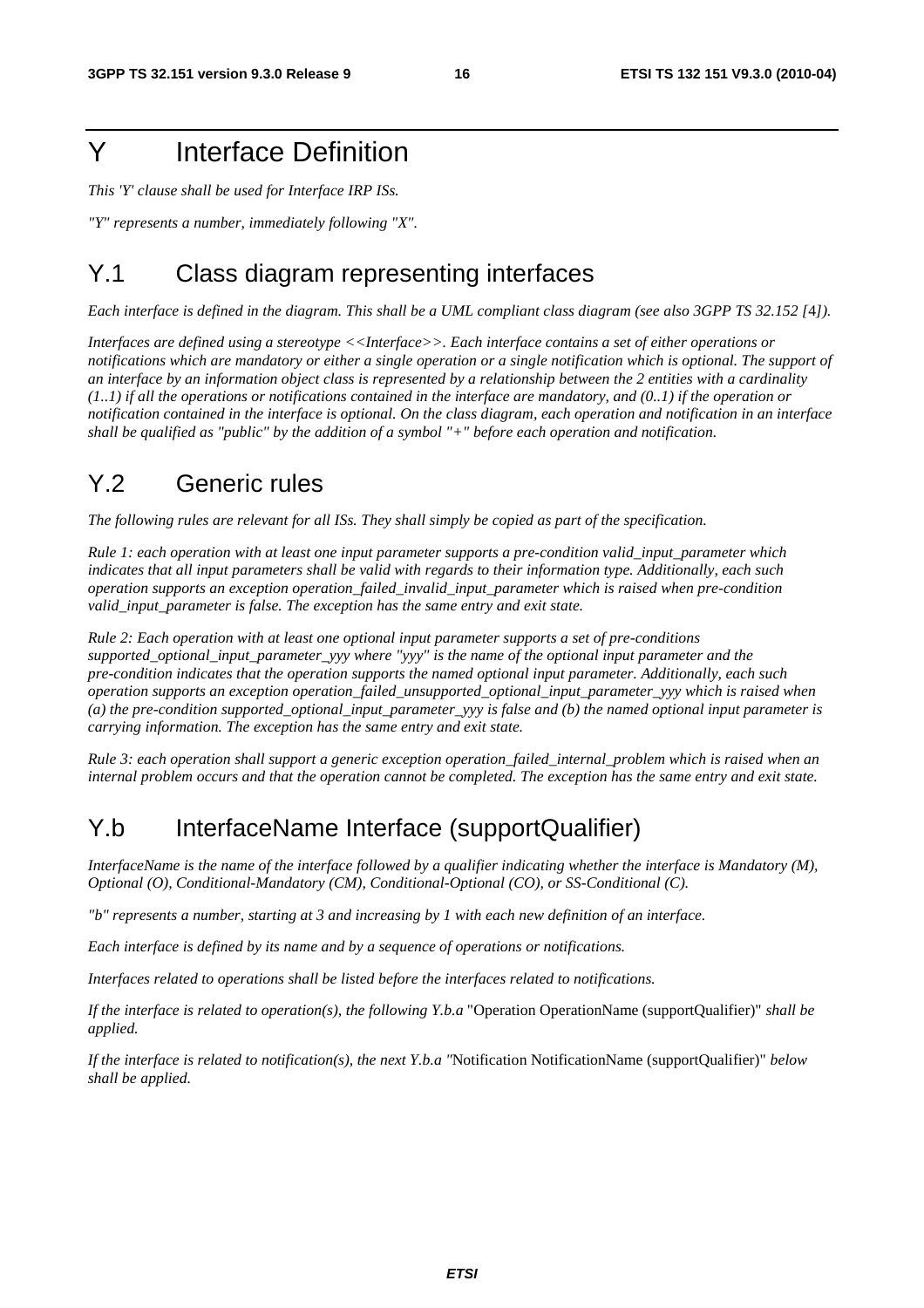### Y.b.a Operation OperationName (supportQualifier)

*OperationName is the name of the operation followed by a qualifier indicating whether the operation is Mandatory (M), Optional (O), Conditional-Mandatory (CM), Conditional-Optional (CO), or SS-Conditional (C).* 

*"a" represents a number, starting at 1 and increasing by 1 with each new definition of an operation.* 

#### Y.b.a.1 Definition

*The <definition> subclause is written in natural language.* 

*Information on traceability back to one or more requirements supported by this operation should also be defined here, in the following form:* 

| <b>Referenced TS</b> | <b>Requirement label</b> | <b>Comment</b>         |
|----------------------|--------------------------|------------------------|
| 3GPP TS 32.xyz [xy]  | REQ-SM-CON-23            | Optional clarification |
| 3GPP TS 32.xyz [xy]  | REQ-SM-FUN-11            | Optional clarification |

#### Y.b.a.2 Input parameters

*List of input parameters of the operation. Each element is a tuple (Parameter Name, Support Qualifier, Information Type (see [8] and Note 1) and an optional list of Legal Values supported by the parameter, Comment). Legal Values for the Support Qualifier are: Mandatory (M), Optional (O), Conditional-Mandatory (CM), Conditional-Optional (CO), or SS-Conditional (C).* 

*This information is provided in a table. An example of such a table is given here below:* 

|             | <b>Parameter Name Support Qualifier Information Type / Legal Values</b> |                 |   | <b>Comment</b>                |
|-------------|-------------------------------------------------------------------------|-----------------|---|-------------------------------|
| eventIdList | IМ                                                                      |                 |   | One or more event identifiers |
|             |                                                                         | ISET OF INTEGER | . |                               |
|             |                                                                         |                 |   |                               |

Note 1: Information Type qualifies the parameter of Parameter Name. In the case where the Legal Values can be enumerated, each element is a pair (Legal Value Name, Legal Value Semantics), unless a Legal Value Semantics applies to several values in which case the definition is provided only once. When the Legal Values cannot be enumerated, the list of Legal Values is defined by a single definition.

#### Y.b.a.3 Output parameters

*List of output parameters of the operation. Each element is a tuple (Parameter Name, Support Qualifier, Matching Information / Information Type (see [8]) (Note 1) and an optional list of Legal Values supported by the parameter, Comment). Legal Values for the Support Qualifier are: Mandatory (M), Optional (O), Conditional-Mandatory (CM), Conditional-Optional (CO), or SS-Conditional (C).* 

*This information is provided in a table. An example of such a table is given here below:* 

| <b>Parameter</b> | <b>Support</b>   | <b>Matching Information /</b>                                                         | <b>Comment</b>                                                                                                                                                                                                                     |
|------------------|------------------|---------------------------------------------------------------------------------------|------------------------------------------------------------------------------------------------------------------------------------------------------------------------------------------------------------------------------------|
| <b>Name</b>      | <b>Qualifier</b> | <b>Information Type / Legal Values</b>                                                |                                                                                                                                                                                                                                    |
| eventTime<br>ΙM  |                  | AlarmInformation.alarmRaisedTime The parameter carries the<br>GeneralizedTime $/ - -$ | alarmRaisedTime in case notificationType<br>carries notifyNewAlarm,<br>alarmChangedTime in case<br>notificationType carries<br>notifyChangedAlarm,<br>alarmClearedTime in case<br>notification Type carries<br>notifyClearedAlarm. |

Note 1: Information Type qualifies the parameter of Parameter Name. In the case where the Legal Values can be enumerated, each element is a pair (Legal Value Name, Legal Value Semantics), unless a Legal Value Semantics applies to several values in which case the definition is provided only once. When the Legal Values cannot be enumerated, the list of Legal Values is defined by a single definition.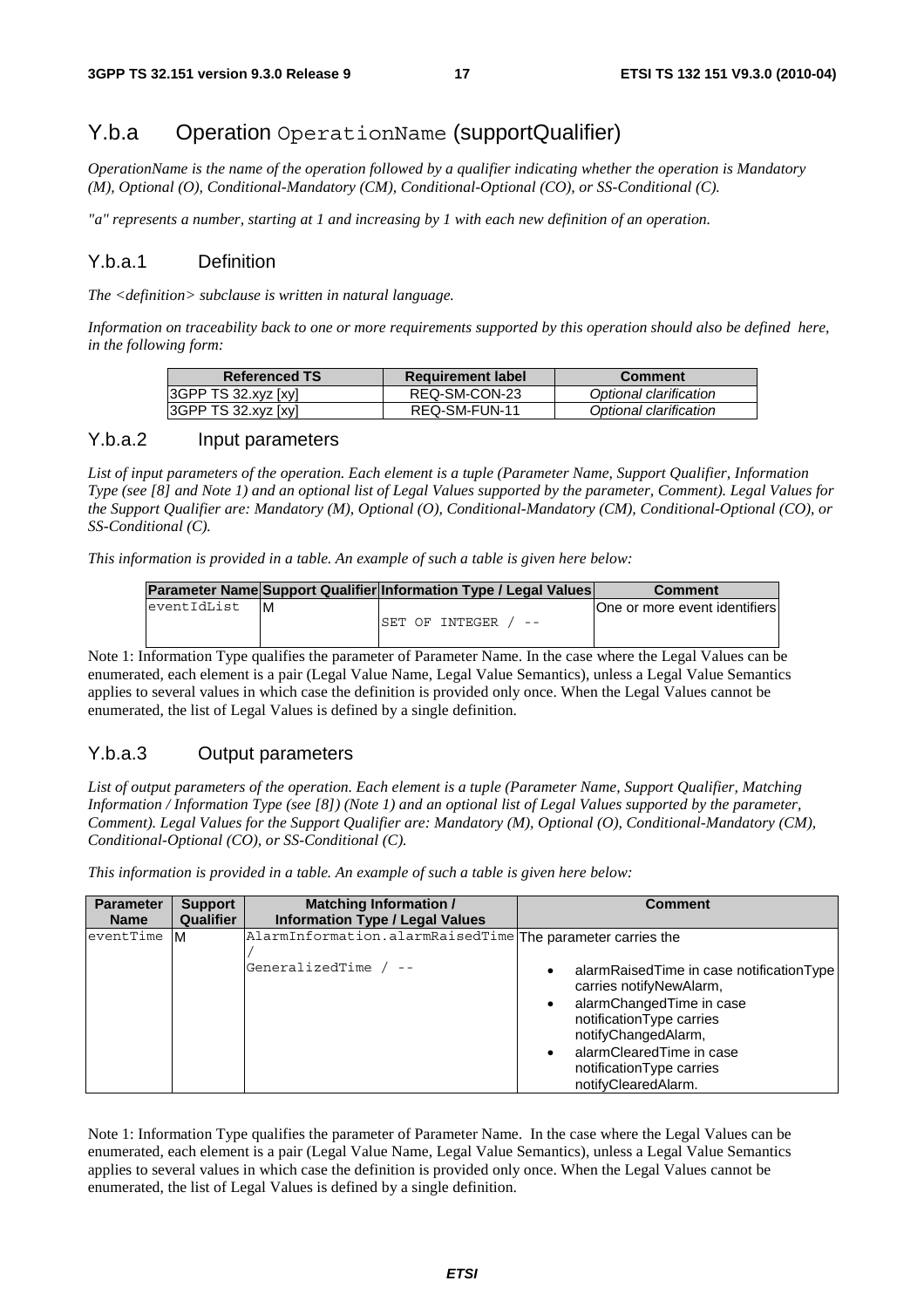*This table shall also include a special parameter"status" to indicate the completion status of the operation (success, partial success, failure reason etc.).*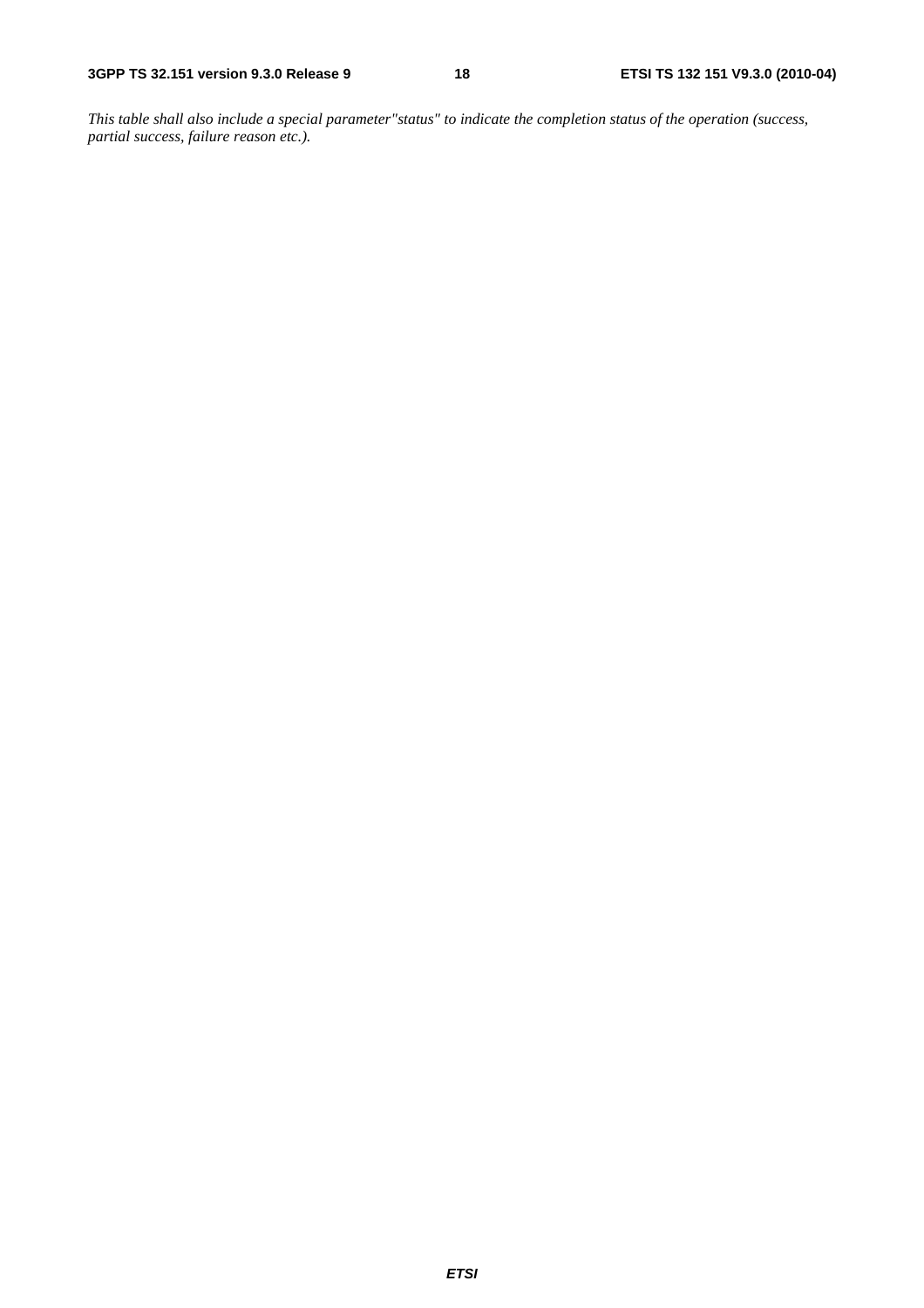#### Y.b.a.4 Pre-condition

*A pre-condition is a collection of assertions joined by AND, OR, and NOT logical operators. The pre-condition must be held to be true before the operation is invoked. An example is given here below:* 

```
notificationCategoriesNotAllSubscribed OR 
notificationCategoriesParameterAbsentAndNotAllSubscribed
```
*Each assertion is defined by a pair (propertyName, propertyDefinition). All assertions constituting the pre-condition are provided in a table. An example of such a table is given here below:* 

| <b>Assertion Name</b>                                    | <b>Definition</b>                            |
|----------------------------------------------------------|----------------------------------------------|
| notificationCategoriesNotAllSubscribed                   | At least one notification Category           |
|                                                          | identified in the                            |
|                                                          | notificationCategories input                 |
|                                                          | parameter is supported by IRPAgent and       |
|                                                          | is not a member of the                       |
|                                                          | ntfNotificationCategorySet attribute         |
|                                                          | of an NtfSubscription which is involved      |
|                                                          | in a subscription relationship with the      |
|                                                          | NtfSubscriber identified by the              |
|                                                          | managerReference input parameter.            |
| notificationCategoriesParameterAbsentAndNotAllSubscribed | The notification Categories input            |
|                                                          | Iparameter is absent and at least one        |
|                                                          | notificationCategory supported by            |
|                                                          | IRPAgent is not a member of the              |
|                                                          | ntfNotificationCategorySet attribute         |
|                                                          | of an ntfSsubscription which is              |
|                                                          | involved in a subscription relationship with |
|                                                          | the NtfSubscriber identified by the          |
|                                                          | managerReference input parameter.            |

#### Y.b.a.5 Post-condition

*A post-condition is a collection of assertions joined by AND, OR, and NOT logical operators. The post-condition must be held to be true after the completion of the operation. When nothing is said in a post-condition regarding an information entity, the assumption is that this information entity has not changed compared to what is stated in the pre-condition. An example is given here below:* 

*subscriptionDeleted OR allSubscriptionDeleted*

*Each assertion is defined by a pair (propertyName, propertyDefinition). All assertions constituting the post-condition are provided in a table. An example of such a table is given here below:* 

| <b>Assertion Name</b> | <b>Definition</b>                                                                                           |
|-----------------------|-------------------------------------------------------------------------------------------------------------|
| subscriptionDeleted   | The ntfSubscription identified by subscriptionId input parameter is no more                                 |
|                       | $ $ involved in a subscription relationship with the $ntfSubscripter\,$ identified by the                   |
|                       | $\Box$ manager $\angle$ eference input parameter and has been deleted. If this ntfSubscriber has            |
|                       | no more ntfSubscription, it is deleted as well.                                                             |
|                       | $ allSubscriptton$ Deleted $ $ In the case subscriptionId input parameter was absent, the $nt$ f Subscriber |
|                       | identified by the managerReference input parameter is no more involved in any                               |
|                       | subscription relationship and is deleted, the corresponding ntfSubscription have                            |
|                       | been deleted as well.                                                                                       |

#### Y.b.a.6 Exceptions

*List of exceptions that can be raised by the operation. Each element is a tuple (exceptionName, condition, ReturnedInformation, exitState).*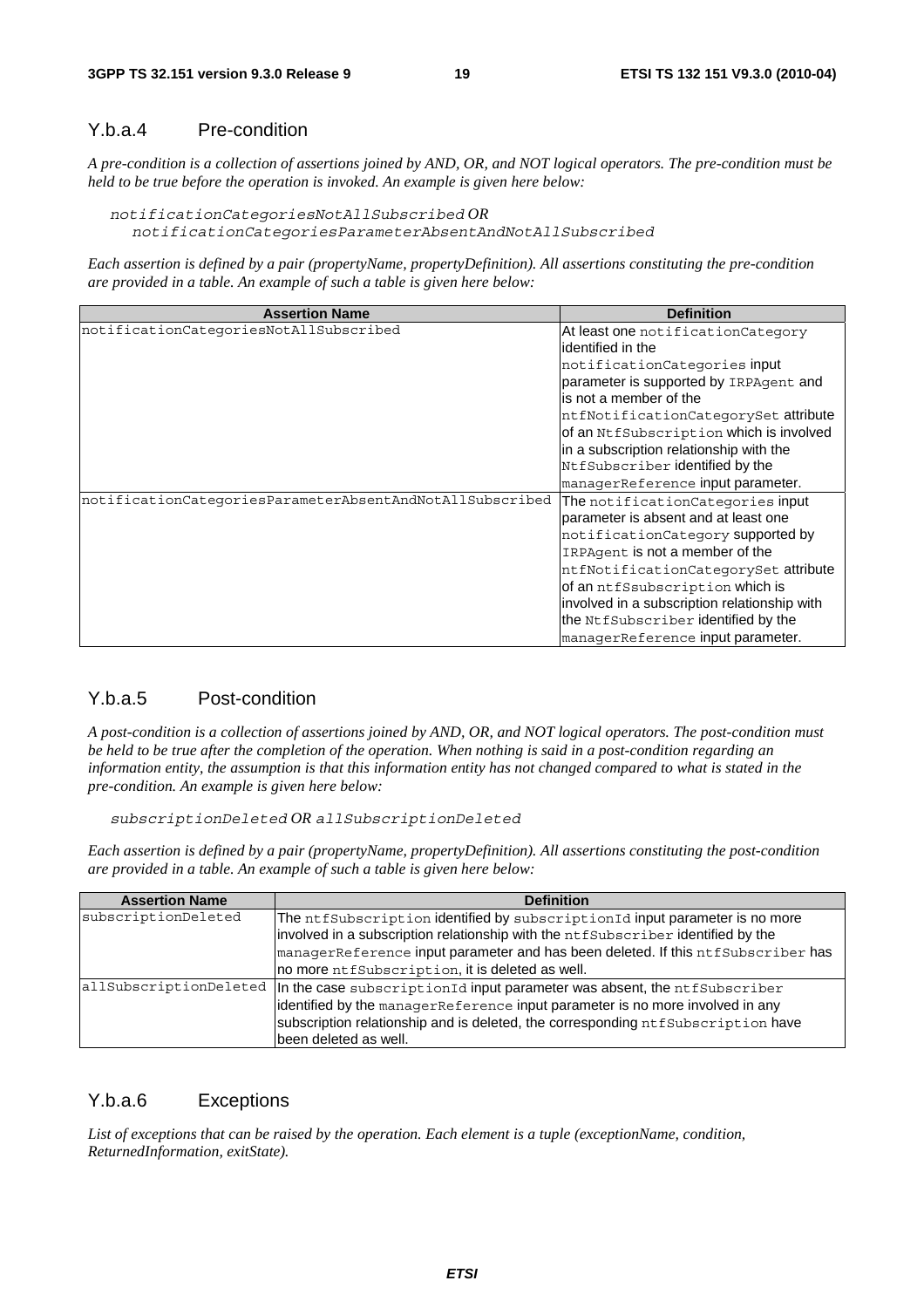#### Y.b.a.6.c exceptionName

*ExceptionName is the name of an exception.* 

*"c" represents a number, starting at 1 and increasing by 1 with each new definition of an exception.* 

*This information is provided in a table. An example of such a table is given here below:* 

| <b>Exception Name</b> | <b>Definition</b>                                                                      |
|-----------------------|----------------------------------------------------------------------------------------|
|                       | ope failed existing subscription Condition: (notificationCategoriesNotAllSubscribed OR |
|                       | notificationCategoriesParameterAbsentAndNotAllSubscribed)                              |
|                       | not verified.                                                                          |
|                       | <b>Returned information:</b> output parameter status is set to                         |
|                       | OperationFailedExistingSubscription.                                                   |
|                       | <b>Exit state: Entry State.</b>                                                        |

*Each notification is defined using the following structure.* 

#### Y.b.a.7 Constraints

*The < constraints> subclause presents constraints for the operation or its parameters.* 

NOTE: This subclause does not need to be present when there are no constraints to define.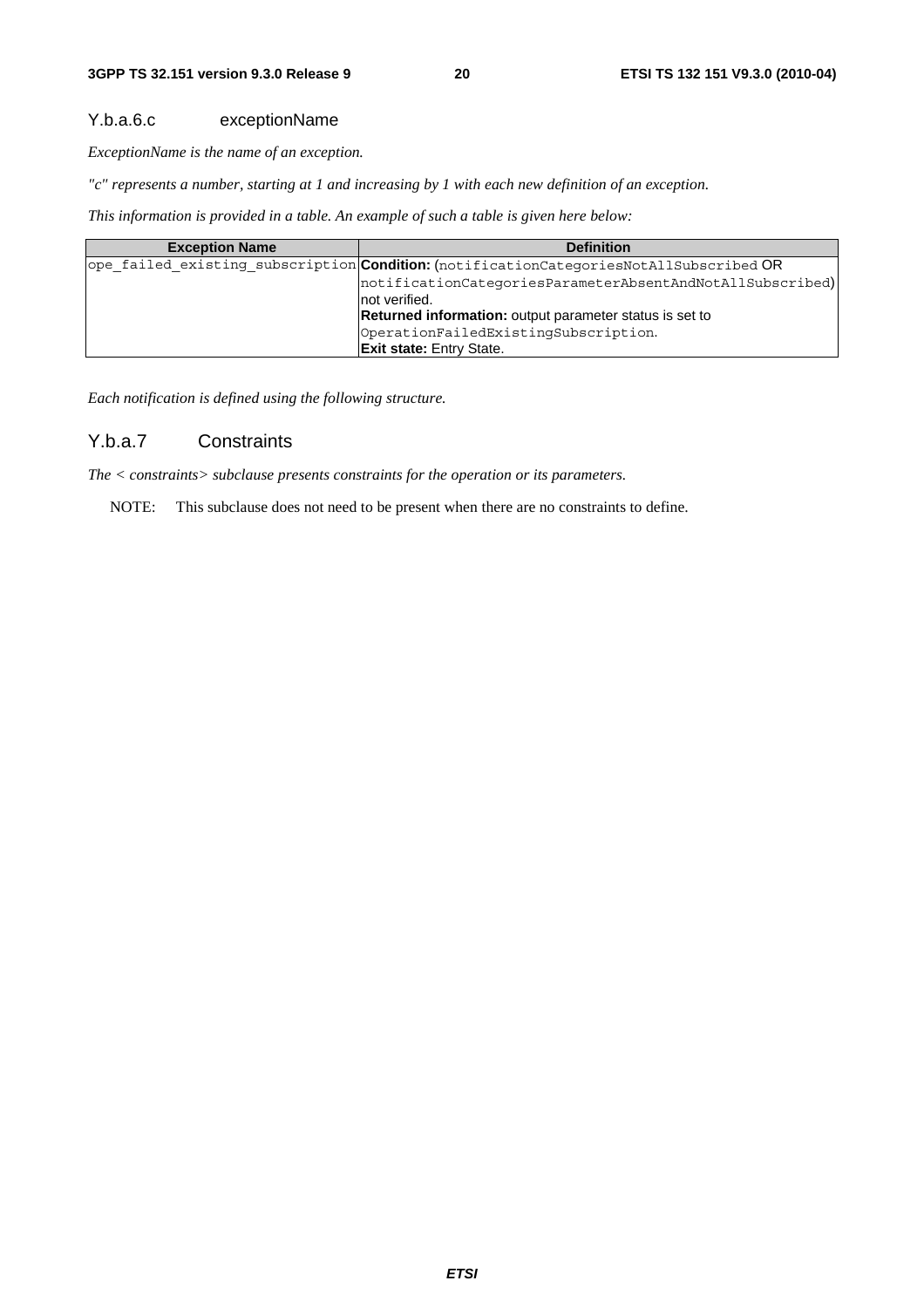### Y.b.a Notification NotificationName (supportQualifier)

*NotificationName is the name of the notification followed by a qualifier indicating whether the notification is Mandatory (M), Optional (O), Conditional-Mandatory (CM), Conditional-Optional (CO) or SS-Conditional (C).* 

*"a" represents a number, starting at 1 and increasing by 1 with each new definition of a notification.* 

#### Y.b.a.1 Definition

*The <definition> subclause is written in natural language.* 

*Information on traceability back to one or more requirements supported by this notification should also be defined here, in the following form:* 

| <b>Referenced TS</b>       | <b>Requirement label</b> | <b>Comment</b>         |
|----------------------------|--------------------------|------------------------|
| $ 3GPP$ TS $32.xyz$ $[xy]$ | REQ-SM-CON-23            | Optional clarification |
| 3GPP TS 32.xyz [xy]        | REQ-SM-FUN-11            | Optional clarification |

#### Y.b.a.2 Input parameters

*List of input parameters of the notification. Each element is a tuple (Parameter Name, Qualifiers, Matching Information / Information Type (see [8]) (Note 1) and an optional list of Legal Values supported by the parameter, Comment).* 

*The column "Qualifiers" contains the two qualifiers, Support Qualifier and Filtering Qualifier, separated by a comma. The Support Qualifier indicates whether the attribute is Mandatory (M), Optional (O), Conditional-Mandatory (CM), Conditional-Optional (CO), or SS-Conditional (C). The Filtering Qualifier indicates whether the parameter of the notification can be filtered or not. Values are Yes (Y) or No (N).* 

*This information is provided in a table. An example of such a table is given here below:* 

| <b>Parameter Name</b> | <b>Qualifiers</b> | <b>Matching Information /</b>          | Comment                      |
|-----------------------|-------------------|----------------------------------------|------------------------------|
|                       |                   | <b>Information Type / Legal Values</b> |                              |
| managerReference M.Y  |                   | ntfSubscriber.ntfManagerRefe           | It specifies the reference   |
|                       |                   | rence / $STRING$ / --                  | of IRPManager to which       |
|                       |                   |                                        | notifications shall be sent. |
| alarmType             | M.Y               | AlarmInformation.eventType             |                              |
|                       |                   | ' ENUMERATED /                         |                              |
|                       |                   | "Communications Alarm": a              |                              |
|                       |                   | communication error alarm.             |                              |
|                       |                   | "Processing Error Alarm": a            |                              |
|                       |                   | processing error alarm.                |                              |
|                       |                   | "Environmental Alarm": an              |                              |
|                       |                   | environmental violation                |                              |
|                       |                   | alarm.                                 |                              |
|                       |                   | "Quality Of Service Alarm":            |                              |
|                       |                   | a quality of service                   |                              |
|                       |                   | violation alarm.                       |                              |
|                       |                   | "Equipment Alarm": an alarm            |                              |
|                       |                   | related to equipment                   |                              |
|                       |                   | malfunction.                           |                              |

Note 1: Information Type qualifies the parameter of Parameter Name. In the case where the Legal Values can be enumerated, each element is a pair (Legal Value Name, Legal Value Semantics), unless a Legal Value Semantics applies to several values in which case the definition is provided only once. When the Legal Values cannot be enumerated, the list of Legal Values is defined by a single definition.

#### Y.b.a.3 Triggering event

*The triggering event for the notification to be sent is the transition from the information state defined by the "from state" subclause to the information state defined by the "to state" subclause.*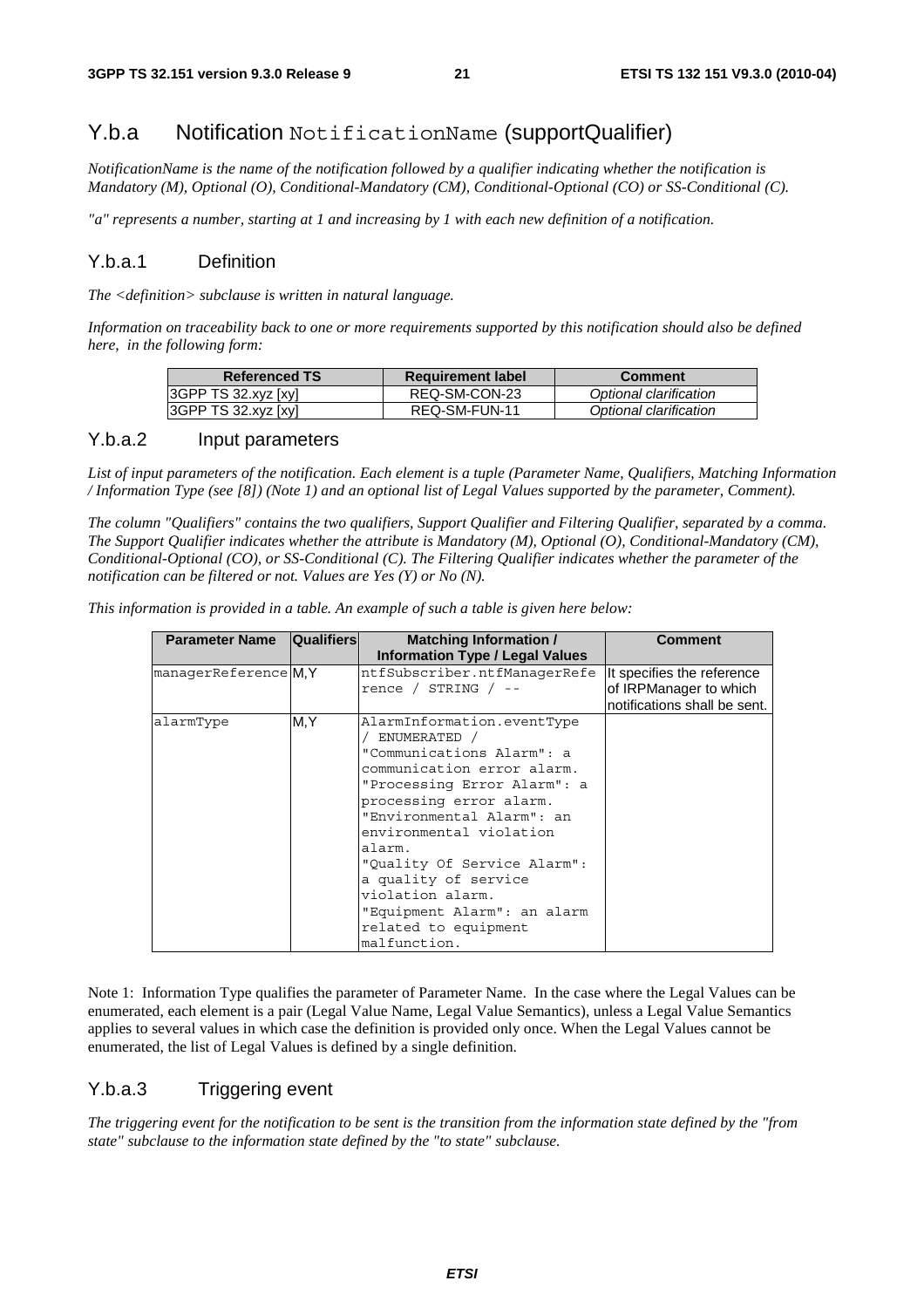#### Y.b.a.3.1 From state

*This subclause is a collection of assertions joined by AND, OR, and NOT logical operators. An example is given here below:* 

*alarmMatched AND alarmInformationNotCleared*

*Each assertion is defined by a pair (propertyName, propertyDefinition). All assertions constituting the state "from state" are provided in a table. An example of such a table is given here below:*

| <b>Assertion Name</b> | <b>Definition</b>                                                                         |
|-----------------------|-------------------------------------------------------------------------------------------|
| alarmMatched          | The matching-criteria-attributes of the newly generated network alarm has values that are |
|                       | identical (matches) with ones in one AlarmInformation in AlarmList                        |
| lalarmInformationNot  | The perceived Severity of the newly generated network alarm is not Cleared.               |
| Cleared               |                                                                                           |

#### Y.b.a.3.2 To state

*This subclause is a collection of assertions joined by AND, OR and NOT logical operators. When nothing is said in a to-state regarding an information entity, the assumption is that this information entity has not changed compared to what is stated in the from state. An example is given here below:* 

*resetAcknowledgementInformation AND perceivedSeverityUpdated* 

*Each assertion is defined by a pair (propertyName, propertyDefinition). All assertions constituting the state "to state" are provided in a table. An example of such a table is given here below:*

| <b>Assertion Name</b> | <b>Definition</b>                                                                     |
|-----------------------|---------------------------------------------------------------------------------------|
| resetAcknowledgemen   | The matched AlarmInformation identified in inv alarmMatched in pre-condition has been |
| tInformation          | updated according to the following rule:                                              |
|                       | ackTime, ackUserId and ackSystemId are updated to contain no information;             |
|                       | ackState is updated to "unacknowledged".                                              |
| perceivedSeverityUp   | The perceived Severity attribute of matched AlarmInformation identified in            |
| dated                 | linv_alarmMatched in pre-condition has been updated.                                  |

#### Y.b.a.4 Constraints

*The < constraints> subclause presents constraints for the notification or its parameters.* 

NOTE: This subclause does not need to be present when there are no constraints to define.

### Y.c Scenario

*This subclause contains one or more sequence diagrams, each describing a possible scenario. These shall be UML compliant sequence diagrams. This is an optional subclause.*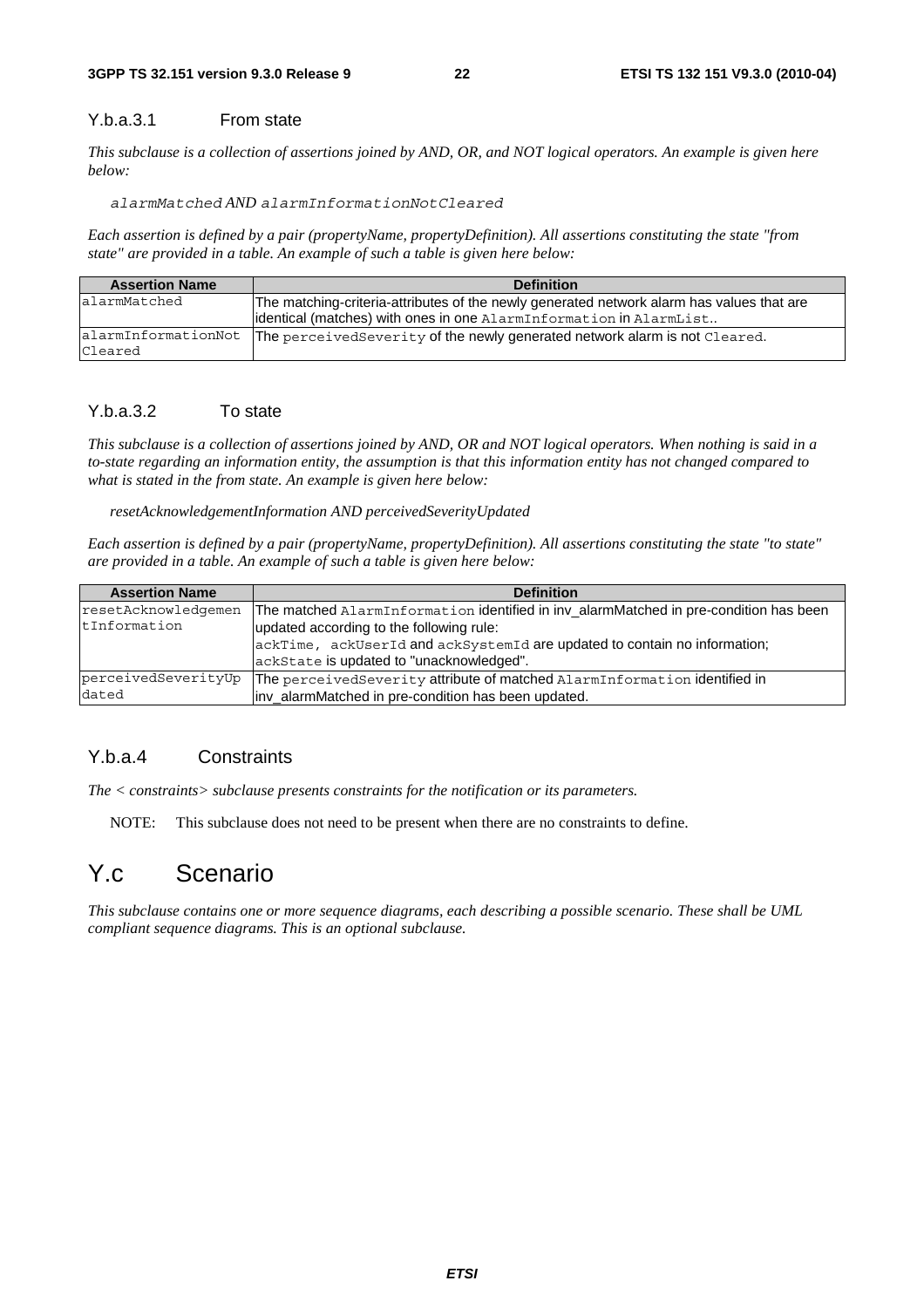# Annex A (informative): Change history

| <b>Change history</b> |       |                  |            |            |                                                                            |         |  |                 |  |  |
|-----------------------|-------|------------------|------------|------------|----------------------------------------------------------------------------|---------|--|-----------------|--|--|
| <b>Date</b>           |       | TSG # TSG Doc.   | <b>CR</b>  | <b>Rev</b> | <b>Subject/Comment</b>                                                     | Cat Old |  | <b>New</b>      |  |  |
| Sep 2006              |       | SA 33 SP-060548  | $0004$ --  |            | Update of 32.151 to use a MCC supported font                               | F       |  | 6.3.0 7.0.0     |  |  |
| Dec 2006              |       | ISA 34 SP-060724 | $0005$ $-$ |            | Correct the clause numbering instructions for Operations and Notifications | F       |  | 7.0.0 7.1.0     |  |  |
| Mar 2007              |       | SA 35 SP-070045  | $0006$ --  |            | Suppress inherited items                                                   | F       |  | 7.1.0 7.2.0     |  |  |
| Mar 2007              |       | SA 35 SP-070045  | $0007$ --  |            | Improve specification of Common notifications                              | F       |  | 7.1.0 7.2.0     |  |  |
| Mar 2007              |       | SA 35 SP-070045  | $0008$ $-$ |            | Correct the references of IRPAgent and IRPManager                          | F       |  | 7.1.0 7.2.0     |  |  |
| Sep 2007              |       | SA 37 SP-070610  | $0009$ $-$ |            | Correct open issues in the IS template                                     | F       |  | 7.2.0 8.0.0     |  |  |
| Sep 2007              |       | SA 37 SP-070610  | $0010$ --  |            | Add missing instructions for Interface IRP ISs                             | F       |  | 7.2.0 8.0.0     |  |  |
| Sep 2007              |       | SA 37 SP-070614  | $0011$ $-$ |            | Remove visibility qualifier usage                                          | С       |  | 7.2.0 8.0.0     |  |  |
| Jun 2008              |       | SA 40 SP-080329  | $0012$ --  |            | Introduction of traceability in the IS template                            | С       |  | 8.0.0 8.1.0     |  |  |
| Mar 2009              |       | SA 43 SP-090207  | $0013$ --  |            | Correct subclause numbering                                                | F       |  | 8.1.0 8.2.0     |  |  |
| Mar 2009              |       |                  |            | $- -$      | <b>Editorial modifications</b>                                             | --      |  | $8.2.0$ $8.2.1$ |  |  |
| Jun 2009              |       | SA 44 SP-090290  | $0014$ --  |            | Introduce Information Type in IS template                                  | С       |  | 8.2.1 9.0.0     |  |  |
| Sep 2009              |       | SA 45 SP-090627  | $0015$ --  |            | Introduce Information Type in IS template                                  | D       |  | $9.0.0$ $9.1.0$ |  |  |
| Dec 2009              | SA-46 | SP-090719        | $0016$ --  |            | Add template text for Scope section for all IRP IS                         | F       |  | $9.1.0$ $9.2.0$ |  |  |
| Mar 2010              |       | SA-47 SP-100035  | $0017$ --  |            | Clarify support qualifier usage in Notification Table in 32.151            | F       |  | $9.2.0$ $9.3.0$ |  |  |